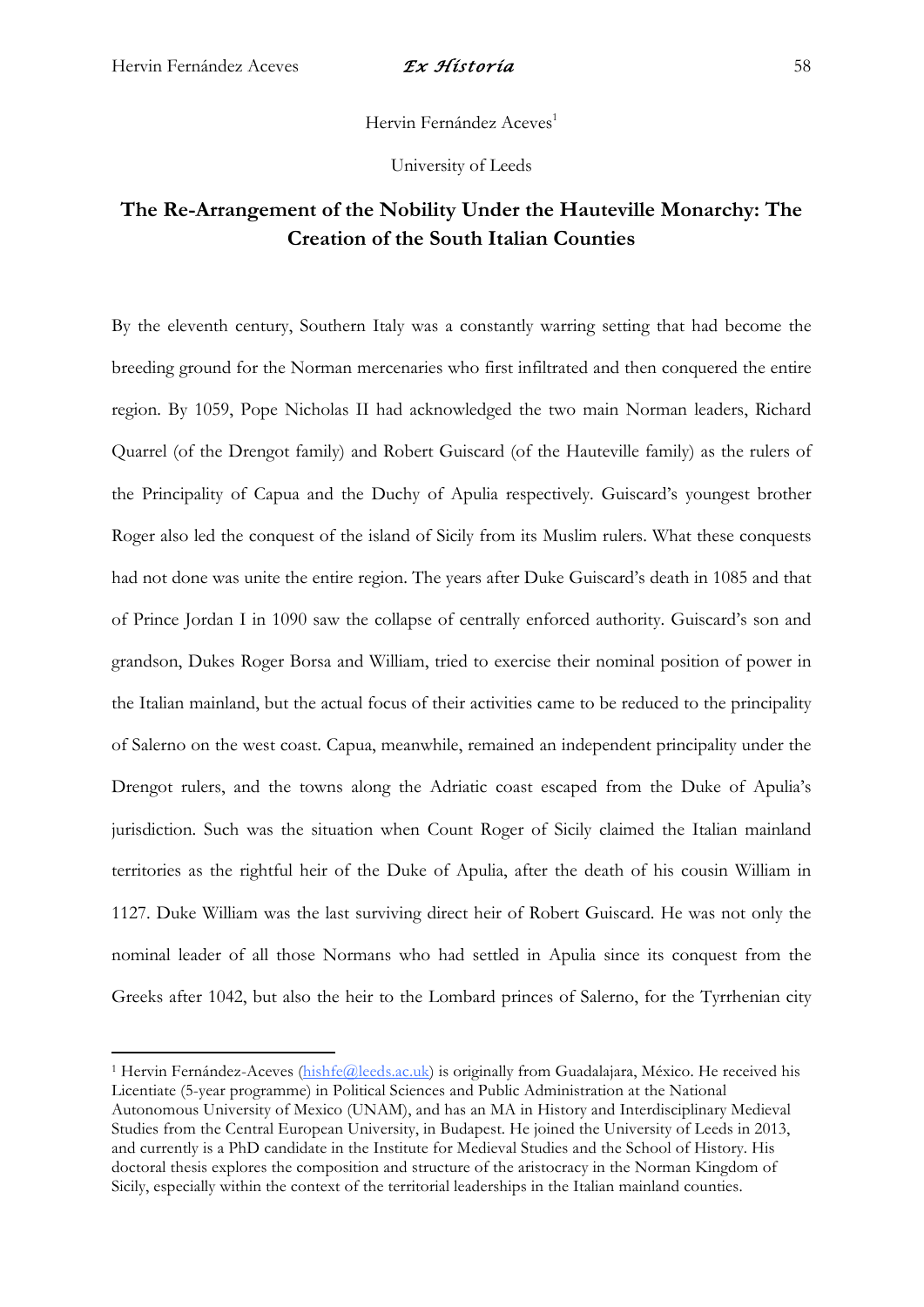Hervin Fernández Aceves *Ex Historia* 59

 

had become the dukes' capital since Guiscard took it in 1076. It took Roger II three years to bring all his insular and peninsular dominions together under a kingdom. Thus, in the year 1130, after having subjected the most prominent lords in southern Italy by force, Count Roger of Sicily became the King of Sicily, ruling over all the Norman dominions in Italy. These lands, however, had not previously seen a widespread and univocal notion of nobility and government.

The ruling class and the nobility had undoubtedly changed in almost a century since the Normans settled in the south; but despite the existence of new formal polities, the territory that would later form the kingdom of Sicily was still submerged in a quarrelling polyarchy in 1127. In the words of the royal apologist Alexander of Telese, 'just as the great wickedness of the Lombards was formerly overcome by the violence of the Normans when they arrived, in the same way now it is certain that it was either given or permitted to Roger by Heaven to coerce the immense malice of these lands by his sword.<sup>22</sup> It is in this complex political reality that the first step towards the counts' new organisation took place. But, how did the counties in the middle of the twelfth century differ from the lordships held by the counts when the kingdom was founded? To what extent did the new monarchy employ the creation of counts and counties for either restructuring the organisation of the mainland or rewarding loyal territorial leaders? These are ambitious questions, and in the space available here I can at best offer a sketch, rather than a finished picture. One principal aspect of these questions is nevertheless considered: the changes to the comital class during Roger's new monarchy.

It remains necessary to establish a basis upon which a sound social model can be built, and for Norman Italy, a great deal of prosopographical work needs to be done before one can begin to analyse the region's society, or to discuss modern historiography effectively. The current scholarship on the Norman kingdom of Sicily can be classified into three groups. The first group contains general and foundational historical surveys and documentary collections, including the

<sup>2</sup> *Alexandri Telesini abbatis Ystoria Rogerii regis Sicilie, Calabrie atque Apulie* (hereafter A. Tel.), ed. by L. De Nava, FSI, cxii (Rome: Istituto storico italiano per il medio evo, 1991), p. 3.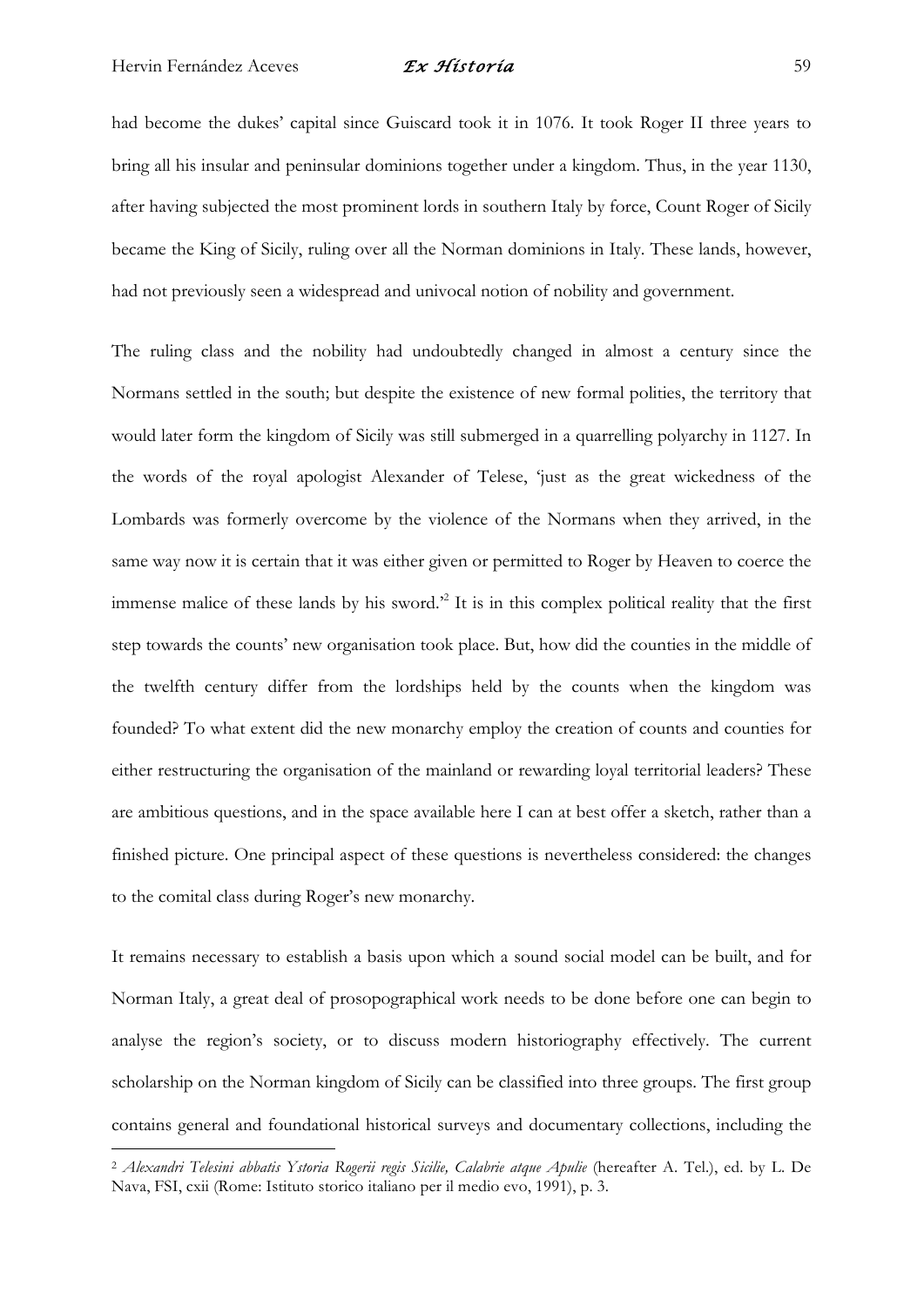early studies by M. Amari, E. Caspar, F. Chalandon, C. Garufi and G. Siragusa. The second group comprises of general discussions of the kingdom's organisation and in-depth exploration of regional cases, most notably the works of E. Jamison, L-R. Menager, C. Cahen, E. Cuozzo, H. Houben, H. Bresc, J-M. Martin, G. Loud, H. Taviani-Carozzi, J. Drell, and H. Takayama. The studies of the third group specialise in intercultural and intellectual phenomena, and address, amongst others, issues of ethnicity, urban life, cohabitation, textual production, and religious identity. The scholars researching these aspects include A. Metcalfe, J. Johns, V. von Falkenhausen, G. Cavallo, H. Enzensberger and others. Despite the diversity of subjects and approaches, and the more nuanced though localised explanations found in the latter groups, the mainstream narrative of the Sicilian kingdom's political history still relies on circular interpretations of commonplaces that are agreed a priori to be relevant, mostly if one takes into account the reference works of Jamison, Houben and Takayama. Some of these common places are the administrative genius of Roger II, the grand plan of state design behind the King's actions, and a solid centralised government created with the kingdom. The pragmatic defect of these common places resides in the fact that many of the premises formulated by the scholars of the first group are just as much in need of systematically-presented evidence as the conclusions of many of the more recent works which attempt to re-explain the political configuration of the kingdom in general. Hence, instead of assuming the existence of a hypothetical political structure, or even extrapolating the rhetorical images found in contemporary narratives into the contemporary social arrangement, I start from the bottom: I will present the available sources for the study of the nobility in the wake of the kingdom's creation. I am not interested here in discussing a possible grand plan of state creation of administrative engineering, but in clarifying the sequence of events, the documented presence of the nobility, and in initiating a larger, more comprehensive social study of the kingdom's aristocracy. In order to avoid the temptation of circularity, this article attempts to lay the foundations for a wider study grounded on sources, and not on the common places found in modern historiography. The article seeks to do so by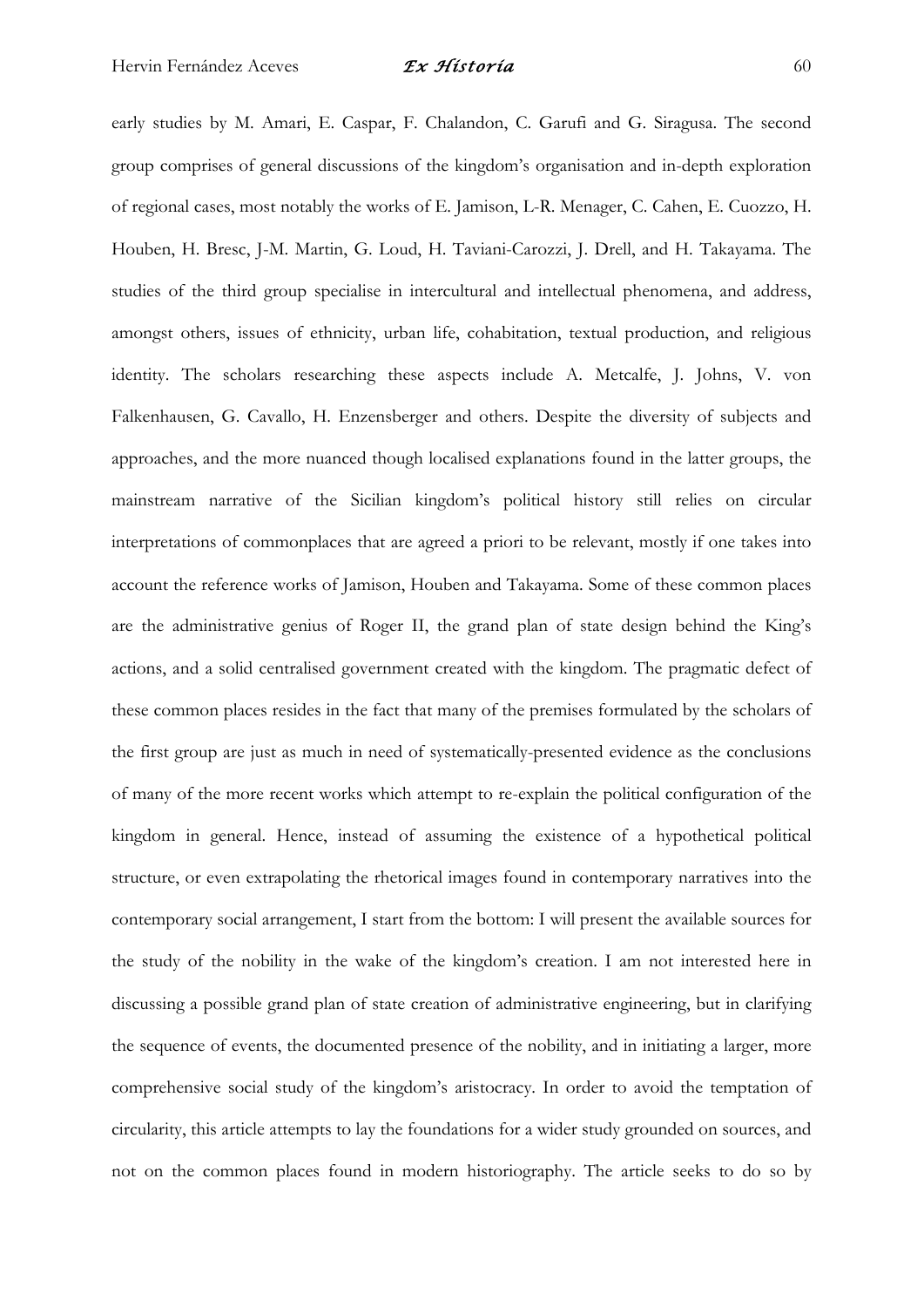discussing how the upper aristocracy was reorganised during the first decades of the Sicilian kingdom through the appointment or confirmation of counts, and the possible total number of counties after this reorganisation. I offer here a 'before and after' picture of the changes in the upper nobility during the first decades of the Sicilian kingdom.

I will first introduce the line-up of the comital class before King Roger took over the mainland. Without discussing the civil war itself, I will provide an overview of which characters lost, kept, and received the comital honour by the time it ended, c. 1139, by suggesting the phases of reorganisation through which the South Italian counts were transformed, starting from the emergent arrangement of c.1139, moving on to the subsequent gradual alterations in the 1140s, and ending with the general adjustment of c.1150. The article consequently provides a survey of the documented changes attested in the kingdom's consolidation period, between 1130 and 1154.

The basis of the survey of primary sources is the *quaternus magne expeditionis,* a listing of land tenancies and obligations in the principality of Capua and the duchy of Apulia that is contained in the compendium known as the *Catalogus Baronum.*<sup>3</sup> The *quaternus* presents plentiful – although fragmented and at times misleading – information on the barons' holdings and military dues that the royal *curia,* in all likelihood, expected to levy in the territories of Apulia and Capua. Despite its problematic nature, the *quaternus* provides a valuable starting point from which to begin to analyse the composition and organisation of the kingdom's territorial lordships. Here, I will compare the information from the *quaternus* with documents found in diplomatic collections, given that charters found in repositories in Salerno and Cava dei Tirreni, for example, are of equal importance to the study*.*

<sup>3</sup> *Catalogus Baronum*, ed. by E.M. Jamison, FSI, 11 (Rome: Istituto storico italiano per il Medio Evo, 1972), I.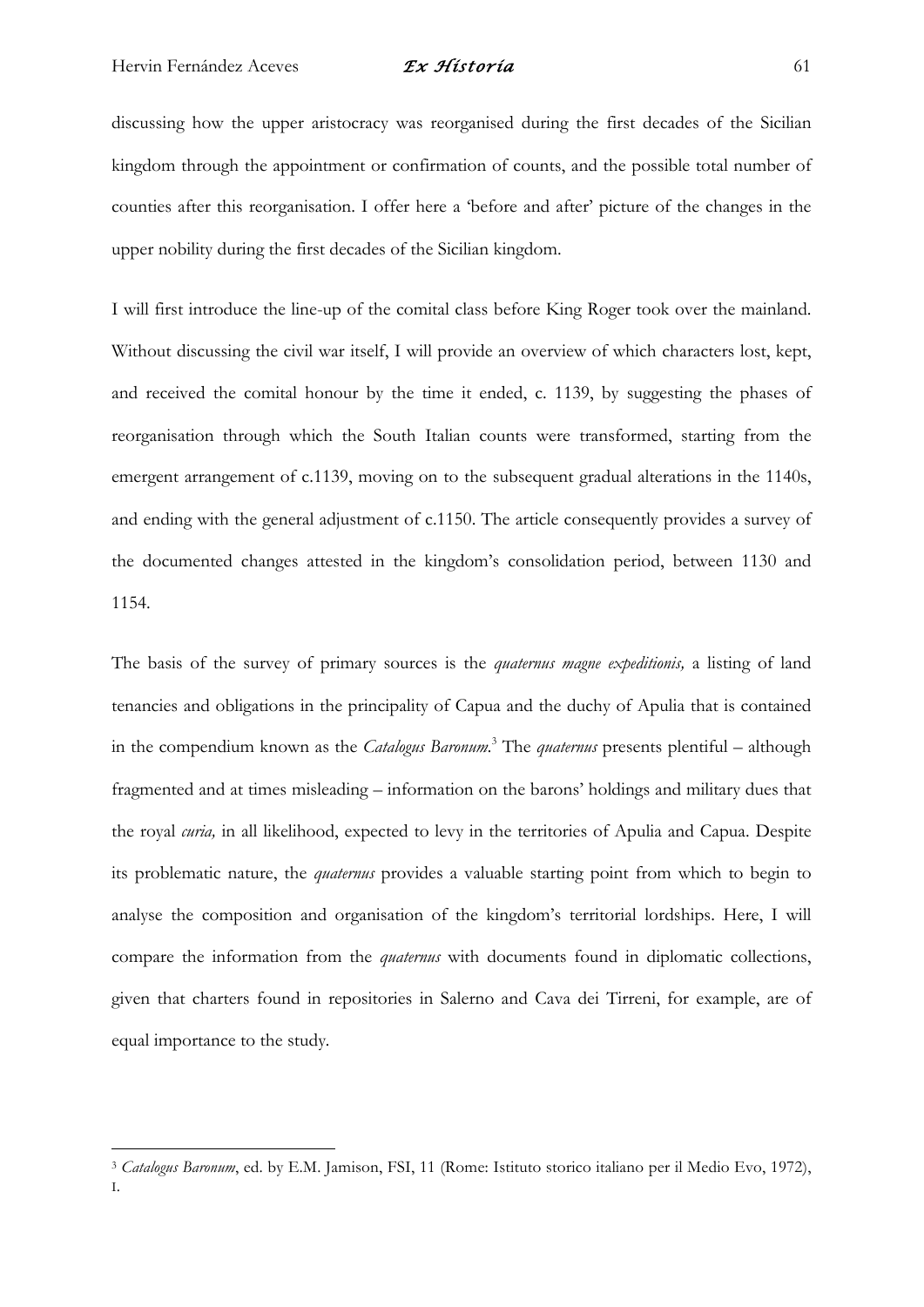## **The Kingless** *Ancient Régime*

 

Count Roger II's invasion of the mainland was met with opposition from the counts, backed up by a papal call to arms. The local nobles allied with Pope Honorius II to prevent Roger II from claiming the duchy of Apulia for himself. On the north-western front, the opposition was headed by Robert II, prince of Capua, and Rainulf, count of the 'Caiazzans' and Airola, as the former entered into an alliance with Honorius II. In the centre and east of the duchy of Apulia, the leaders were count Roger of Ariano, the bishop of Troia, Prince Grimoald of Bari, Tancred of Conversano, his brother count Alexander of Conversano, and count Geoffrey of Andria.4 Other counts are attested in the duchy: Hugh of Molise, count of Boiano; count Nicolas of Principato; count Pandulf of Aquino; count Henry of Sarno; whoever might have succeeded Robert II, count of Loritello; and count Rao of Lesina, if these last two titles were not vacant during this period. It seems the old Lombard comital titles for Avellino and Fondi were vacant at the time. If we also consider the separated territories of Calabria and Abruzzo, there were three more counts: Geoffrey of Catanzaro, Pandulf of Marsia, and Robert of Manopello. Most likely, there were a total of thirteen counts when the kingdom was founded – five in Capua, one in Salerno, four in Apulia, one in Calabria, and two in the Abruzzo.<sup>5</sup> Before reviewing the changes experienced by the comital class after the civil war, the counts' parentage ought to be examined first.

<sup>4</sup> This ruler of Bari was an urban patrician who presented himself as prince. *Le pergamene di S. Nicola di Bari. Periodo normanno (1075-1194)*, ed. by F. Nitti di Vito, Cod. Dipl. Barese, 5 (Bari: Vecchi, 1900), p. 121; A. Tel., bks I. 10, pp. 11–2. Also, for the year 1130, see A. Tel., bk. II.XVIII, p. 31.

<sup>5</sup> Recorded as a donor in 1127. *Chronica Monasterii Casinensis* (Chron. Cas.), ed. by H. Hoffmann, MGH SS, 34 (Hanover: Hahnsche Buchhandlung, 1980), p. 553; F. Scandone, *Storia di Avellino: Abellinum feudale. Avellino durante la dominazione de'normanni (1077-1195)* (Naples: Armanni, 1948), II, no. 113, p. 120. See also Cava de' Tirreni, *Armaria Magna* (AM), F 37; *Codice diplomatico del Monastero Benedettino di S. Maria di Tremiti: 1005-1237*, ed. by A. Petrucci, 3 vols (Rome: Istituto storico italiano per il Medio Evo, 1960), III, pp. 267– 9; E.M. Jamison, 'Note e documenti per la storia dei Conti Normanni di Catanzaro', *Archivio storico per la Calabria e la Lucania*, 1 (1931), 451–70 (p. 456); *Rogerii II Regis Diplomata Latina*, ed. by C-R. Brühl, Codex diplomaticus Regni Siciliae, 2 (Cologne: Böhlau, 1987), no. 15.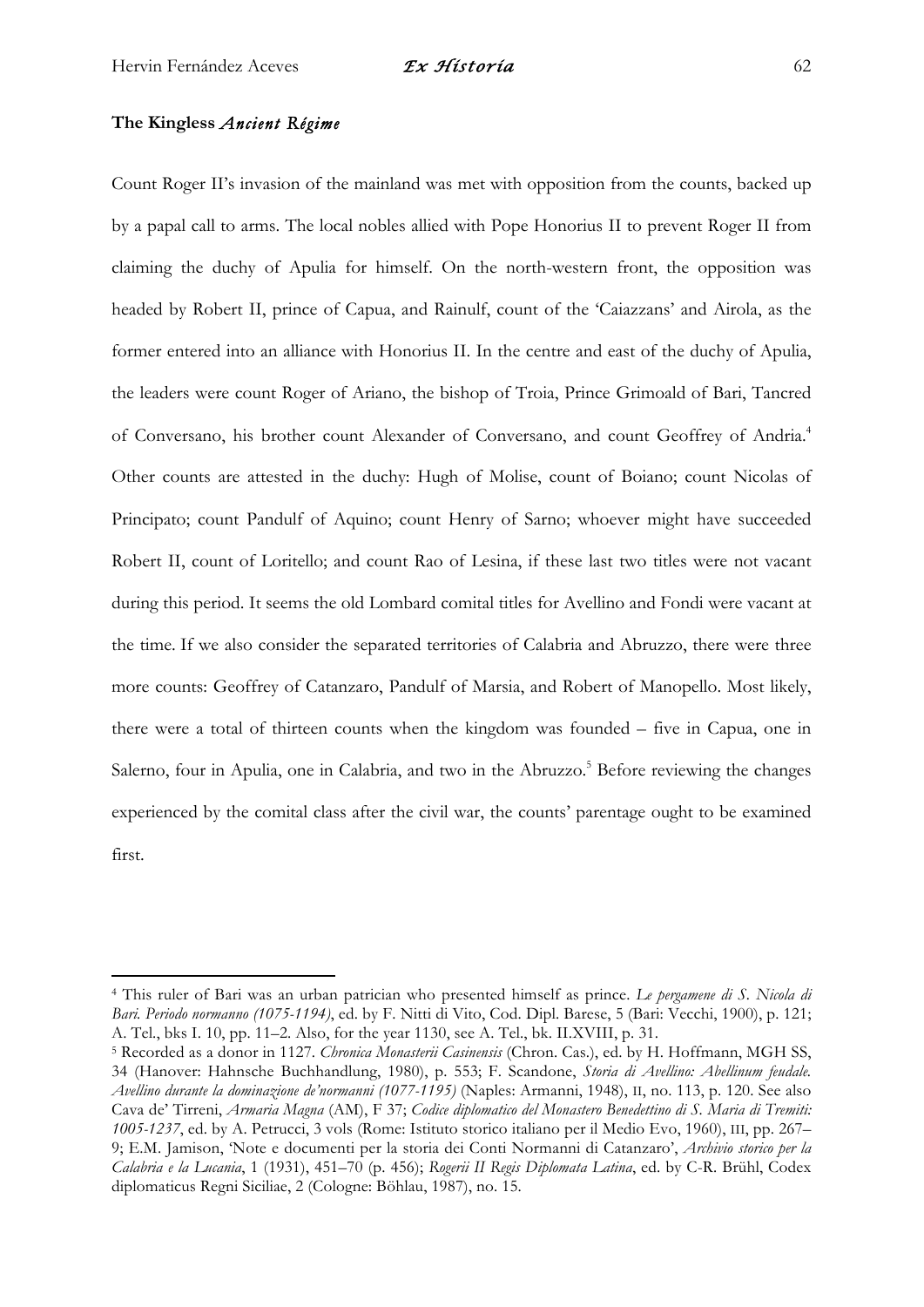In the principality of Salerno, Count Henry of Sarno was the great-grandson of the Norman count Alfred, whose wife, Gaitelgrima, was the Lombard prince Guaimar IV's daughter.<sup>6</sup> Despite his Lombard and Norman descent, Henry was not related to the Hauteville or the Drengot family (the former was the family of the dukes of Apulia, whilst the latter was the family of the Norman princes of Capua). Similarly, Count Nicolas of Principato descended from Robert Guiscard's younger brother William, who had married Maria, Prince Guaimar IV's niece.<sup>7</sup> The only Hauteville count in this area was the lord of the Principato.

In the principality of Capua, Rainulf, count of the 'Caiazzans,' descended from the Drengot family. His grandfather, Rainulf I of Caiazzo (d. 1088), was the brother of prince Robert I of Capua, and thus the son of Asclettin Drengot, the brother of count Rainulf of Aversa.<sup>8</sup> The counts of Carinola and Caiazzo were also related to the Drengot family, for the younger brothers of prince Jordan I of Capua, Jonathan and Bartholomew, had taken the title of *comes Caleni* (of Carinola). They perhaps took this title from the Lombard family of Landenolfus, who, before 1076, was 'count of Carinola.'9 The kinship between the older Jonathan and Bartholomew as brothers is confirmed in a 1089 *iudicatum.*<sup>10</sup> Jonathan is recorded by 1092 as having authorised a donation made by his tenant Omfridus, the 'Count of Calvi.' As the overlord of Calvi, Jonathan

<sup>6</sup> Scandone, II, pp. 113–4, 120. See also G.A. Loud, 'Continuity and Change in Norman Italy: The Campania during the Eleventh and Twelfth Centuries', *Journal of Medieval History*, 22.4 (1196), 313–43 (p. 327).

<sup>7</sup> L-R. Ménager, 'Les fondations monastiques de Robert Guiscard, duc de Pouille et de Calabre', *Quellen und Forschungen aus italienischen Archiven und Bibliotheken*, 39 (1959), 1–116; E. Cuozzo, '"Milites" e "testes" nella contea normanna di Principato', *Bullettino dell'Istituto Storico Italiano per il Medio Evo e Archivio Muratoriano*, 88 (1979), 121–64 (pp. 140–2, 158–60). Cf. G.A. Loud, 'The Abbey of Cava, Its Property and Benefactors in the Norman Era', in *Anglo-Norman Studies IX Proceedings of the Battle Conference 1986*, ed. by R. Allen Brown (Woodbridge: Boydell & Brewer, 1987), pp. 143–77 (pp. 157-9). See also Cava, AM, F 44 and F 45.

<sup>8</sup> G.A. Loud, 'A calendar of the diplomas of the Norman Princes of Capua', *Papers of the British School at Rome*, 49 (1981), 99–143.

<sup>9</sup> *Chron. Cas.,* p. 419.

<sup>10</sup> *Codex Diplomaticus Cajetanus* (hereafter *CDC*) (Montecassino: Abbey of Monte Cassino, 1890), II, no. 262. Cf. G. Carelli, who assumes Bartholomew was Jonathan's son instead. G. Carelli, 'I conti Normanni di Calinulo (1062-1187). Note storiche', *Rivista araldica*, 11 (1913), 609–16 (p. 614). Also cf. Loud, who suggests count Richard of Carinola was son of Jonathan as well, and not Bartholomew. Loud, 'Continuity and Change in Norman Italy', pp. 332–3.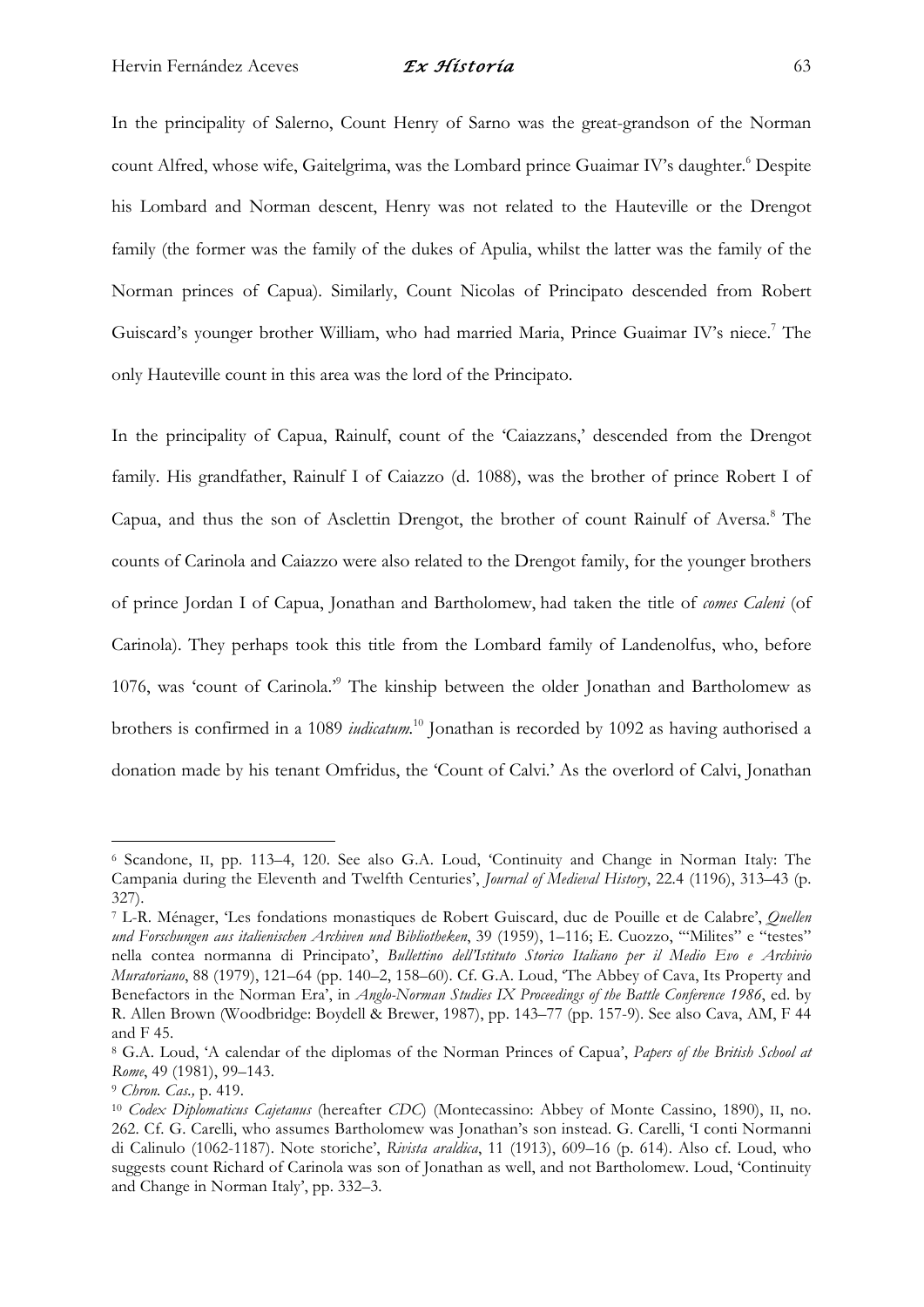would have most likely been the count of the region, namely Carinola, at the time.<sup>11</sup> It is safe to assume that Bartholomew took Carinola after his brother Jonathan is recorded in 1092, based on the evidence that attests his son Richard as count of Carinola. First, an 1109 document records a donation made to Anne, mother of Richard of Carinola and former wife of Bartholomew. Then, in February 1115, Count Richard is attested as a donor to the church of S. Maria fuori Carinola.<sup>12</sup> Additionally, an 1117 charter records that the Capuan princely court included duke Richard, son of count Bartholomew of Carinola, as one of his barons.13 After this, the Count of Carinola does not make any other documented appearance, until Jonathan is recorded in the 1152 charter and in the *quaternus magne expeditionis*. Richard, the son of Bartholomew, was thereafter both count of Carinola and duke of Gaeta, as his father was before him.<sup>14</sup>

In Adriatic Apulia, the counts of Conversano descended from a branch of the Hauteville family, for Geoffrey of Conversano might have been Tancred's grandson.<sup>15</sup> The count of Andria, conversely, seems to have been descended from a different Norman lineage, albeit close to the Hauteville lineage of conqueror, for he was most likely a descendant of Count Peter of Andria, a member of the family of the 'sons of Amicus,' a kin group that constantly competed against the

<sup>11</sup> *Codice diplomatico normanno di Aversa* (hereafter Cod. Dipl. Aversa), ed. by A. Gallo, Società napoletana di storia patria. Documenti per la storia dell'italia meridionale, ii (Naples: Luigi Lubrano editore, 1926), no. 54.

<sup>12</sup> G. Bova, *Le Pergamene normanne della Mater Ecclesia Capuana: 1091-1197* (Naples: Edizioni Scientifiche Italiane, 1996), p. 247. Cf. Mazzoleni, who has dated the latter document 1114 instead. J. Mazzoleni, *Le Pergamene Di Capua* (Naples: Università degli Studi di Napoli, 1957), I, pp. 26–32.

<sup>13</sup> CDC, II, no. 290.

<sup>14</sup> CDC, II, n. 262; Cod. Dipl. Aversa, pp. 401–2.

<sup>15</sup> *De rebus gestis Rogerii Calabriae et Siciliae comitis et Roberti Guiscardi ducis fratris eius, auctore Gaufredo Malaterra*, ed. by E. Pontieri, RIS, 5 (Bologna: N. Zanichelli, 1928), bk. II. 39, p. 48. *La geste de Robert Guiscard*, trans. by M. Mathieu (Palermo: Istituto Siciliano di Studi Bizantini e Neoellenici, 1961), p. 192. Interestingly enough, Orderic Vitalis is in accord with the south Italian chroniclers, as he seems to be correct in saying that Geoffrey of Conversano was *nepos* of Robert Guiscard, the first Duke of Apulia, for his mother was probably the Duke's sister: Orderic Vitalis, v.. IV, bk. VII, p. 33. I am not interested here in discussing the reception of the Italian chroniclers in the north of Europe, but for further discussion see M. Chibnall, *The World of Orderic Vitalis: Norman Monks and Norman Knights* (Boydell & Brewer, 1996), pp. 169–220, especially 213–4; G.A. Loud, 'The Gens Normannorum: Myth or Reality?', in *Proceedings of the Battle Conference on Anglo Norman Studies IV*, ed. by R.A. Brown (Woodbridge: Boydell Press, 1981), pp. 104–16.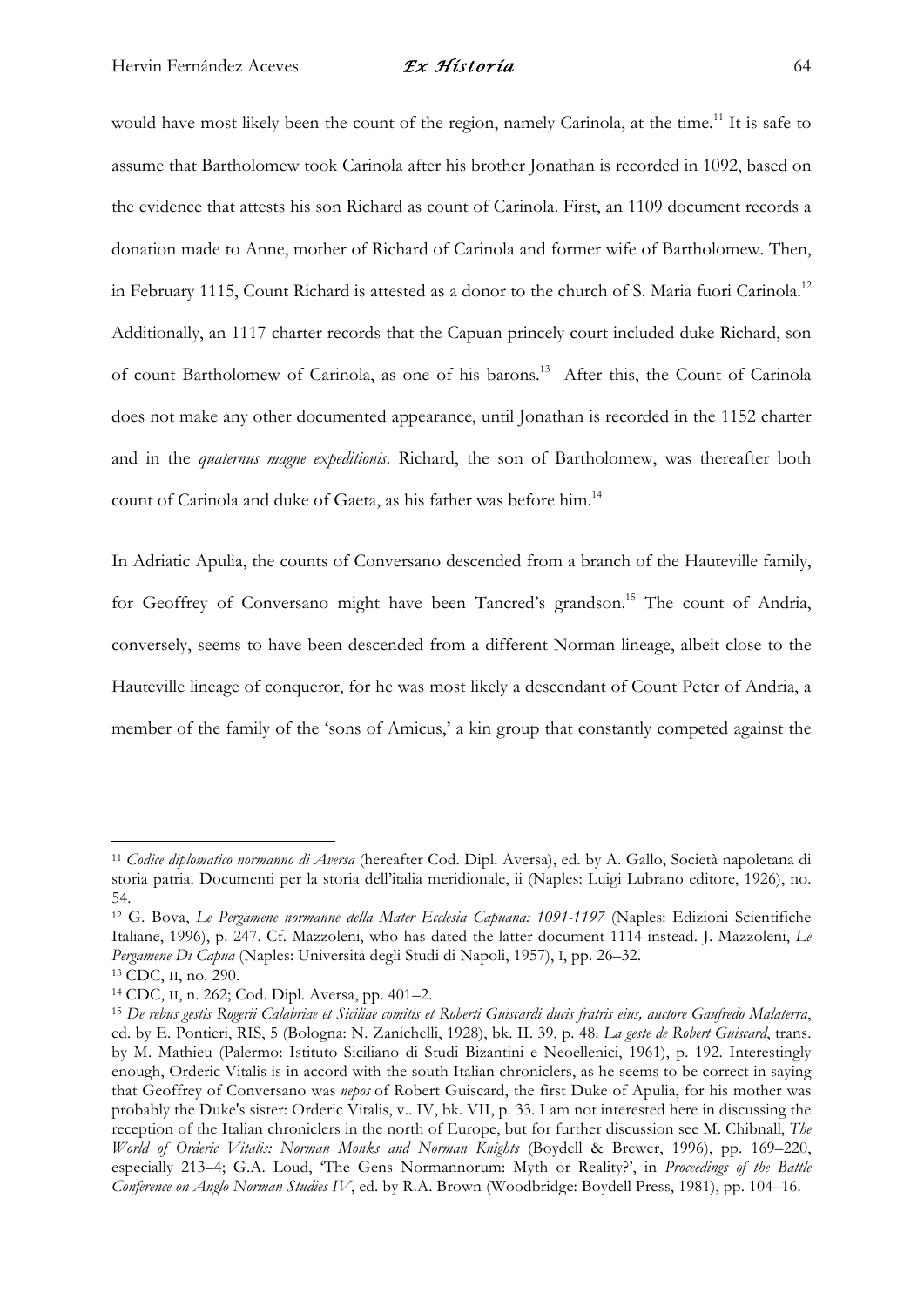Hautevilles in Apulia during the eleventh century.<sup>16</sup> Count Robert II of Loritello, whose last documented appearance was in 1122, might not have been alive when Roger II invaded the peninsula, but his lordship was probably passed on to a relative.17 He was the son of Robert I of Loritello, grandnephew of Guiscard.<sup>18</sup>

The same Hauteville lineage of Geoffrey of Capitanata produced the only count in Calabria at this time: Count Geoffrey of Catanzaro was the son of Rudolf (Rao) of Catanzaro and his wife, Countess Bertha.19 Rao of Loritello had most likely acquired the lordship over Catanzaro in 1088.20 This cadet branch of the Loritello-Hauteville kin group survived Roger II's takeover and, unlike their northern relatives, kept its lordship and position of power.

After Count Roger II reached an agreement with the Pope and was invested 'Duke' of Apulia, he was ready to be elevated to the position of king. The peninsular counts, as expected, reacted against the foundation of the new kingdom, and in 1131, the old baronial league was reassembled against Roger II. Though defeated, the rebellion soon reignited in the winter of 1134 in the northwest, still headed by Robert II of Capua and Rainulf of Caiazzo. But the darkest moment of the newly established monarchy was yet to come. After being defeated in 1135, Robert and Rainulf returned as invading forces in what was an imperial and papal coalition against Roger II. Count Roger of Ariano, and possibly count William of Loritello, joined the

<sup>16</sup> J-M. Martin, *La Pouille du VIe au XIIe siècle*, Collection de l'Ecole française de Rome, 179 (Rome: Ecole française de Rome ; Diffusion De Boccard, 1993), pp. 731–3; G.A. Loud, *The Age of Robert Guiscard: Southern Italy and the Norman Conquest* (Harlow: Longman, 2000), p. 250. Cf. W. Jahn, *Untersuchungen zur die normannischen Herrschaft in Süditalien (1040-1100)* (Frankfurt: P. Lang, 1989), pp. 203–5.

<sup>17</sup> *Les chartes de Troia. Édition et étude critique des plus anciens documents conservés à l'Archivio Capitolare* (Troia) *I (1024-1266)*, ed. by J-M. Martin, Cod. Dipl. Pugliese, 21 (Bari: Società di storia patria per la Puglia, 1976), n. 44; *Die Reichschronik des Annalista Saxo*, ed. by K. Nass, MGH SS, 37 (Hannover, 2006), p. 606.

<sup>18</sup> *Romualdi Salernitani Chronicon* (Romuald), ed. by C.A. Garufi, RIS, 7, 2nd edn (Città di Castello: S. Lapi, 1935), p. 183.

<sup>19</sup> B. de Montfaucon, *Palaeographia Graeca* (Paris: L. Guerin, 1708), cols 396–7. See also Jamison, 'Note e documenti per la storia dei Conti Normanni di Catanzaro', pp. 455–6; L-R. Ménager, *Amiratus-*Άμηρ ας*, l'émirat et les origines de l'amirauté (XIe-XIIIe siècles)* (Paris: S.E.V.P.E.N., 1960), p. 175; E. Cuozzo, 'I conti normanni di Catanzaro', in *Miscellanea di Studi Storici - II* (Cava dei Tirreni: Università degli Studi della Calabria, 1982), pp. 109–27 (p. 111).

<sup>20</sup> Malaterra, pp. 91–3. See also E. Cuozzo, 'I conti normanni di Catanzaro', pp. 110–1.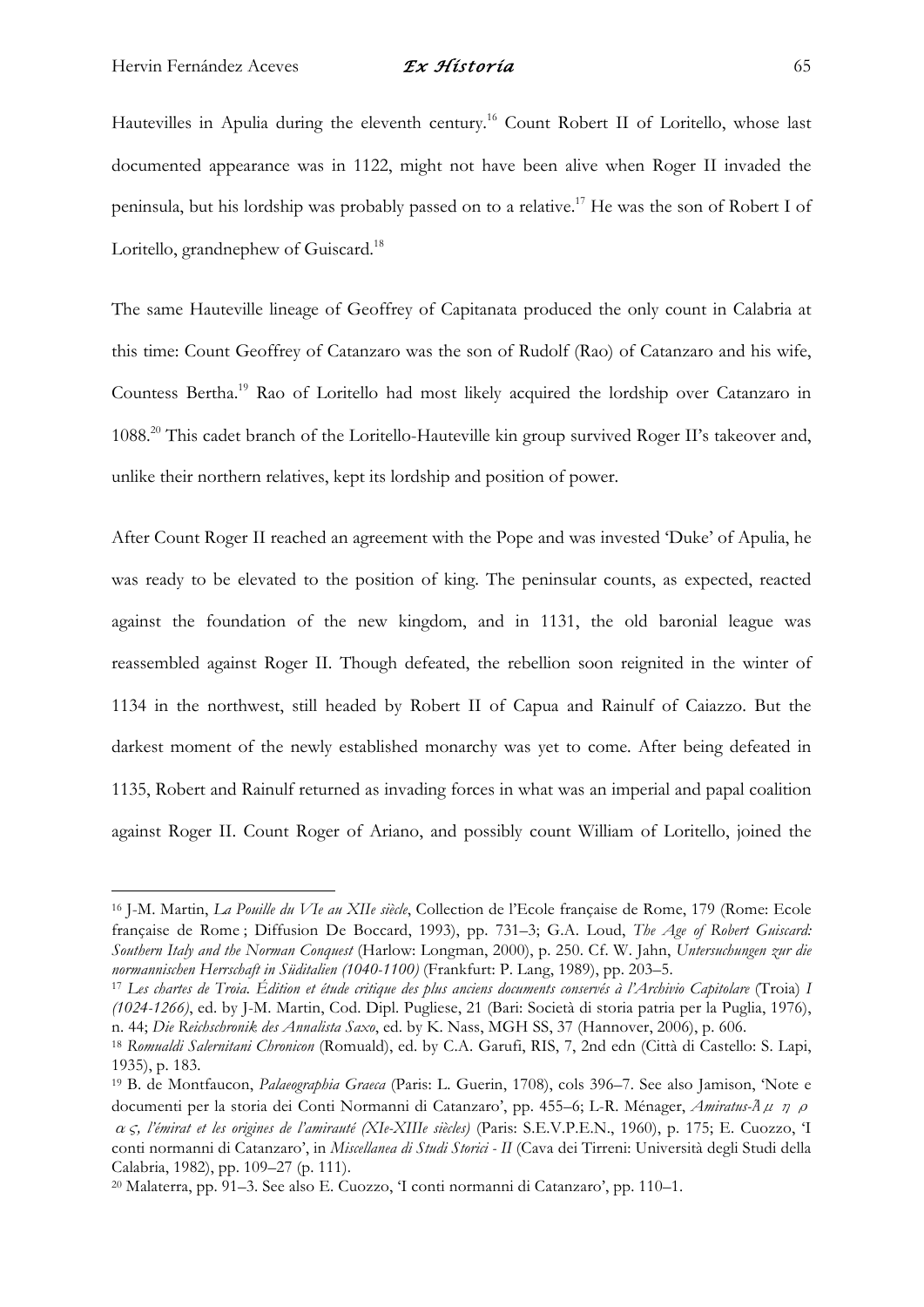rebellion and welcomed the German emperor Lothar.<sup>21</sup> After an intense confrontation, and the subsequent withdrawal of the German forces, the new king was victorious and consolidated his monarchy by 1139.

In their documents, the counts in both Capua and Apulia did not formally acknowledge the authority of either the prince of Capua or the duke of Apulia. They appeared instead as counts, not by the grace of their overlord, but by grace of God, as well as referring to the emperor in Constantinople. Robert of Loritello and his son, furthermore, fashioned themselves with the title *comes comitum*, 'count of counts.<sup>22</sup> The portions that were nominally subject to the duke of Apulia, like the *Terra Beneventana* and the dominions of the count of Loritello and his kin, threw off all obedience to any constituted authority, not to mention the actual independent lordships such as the principality of Taranto and the county of Sicily itself.<sup>23</sup> Let us not forget that King Roger II was once a count himself, a sovereign over his own dominions and without any effective lordship or authority exercised over him. The comital title was hence used to identify specific, prominent lords as (potential) leaders amongst a community of other lords. In this sense, the 'county' that could have emerged from these eleventh century *comes* in Norman Italy referred more to the original voice of county, *comitatum*, as a company or band of soldiers, rather than the political territorial unit found in successive centuries. In the eleventh century, as highlighted by E. Cuozzo, the Norman leaders' power was based on two components: their local and economic authority as landholders and military warrantors of order and justice.<sup>24</sup> The social typology of

<sup>21</sup> *Annalista Saxo*, p. 606.

<sup>22</sup> *Reg. Nap. Arch. Mon.*, ed. by A. Spinelli and others, 6 vols (Naples: Regia Typographia, 1857), V, nos. 485, pp. 219–21; *Regesto Delle Pergamene Della Curia Arcivescovile Di Chieti. 1006-1400*, ed. by A. Balducci, i (Casalbordino, 1926), pp. 94–6; Cod. Dipl. Tremiti, III, no. 90 pp. 262–4; *Ad historiam abbatiae Cassinensis accessiones*, ed. by E. Gattola, 2 vols (Venice: Sebastiano Coleti, 1734), I, pp. 344–5; Chron. S. Sophiae, *Chronicon Sanctae Sophiae: cod. Vat. Lat. 4939*, ed. by J-M. Martin, 2 vols (Rome: Istituto storico italiano per il Medio Evo, 2000), II, pp. 736–8.

<sup>23</sup> E.M. Jamison, 'The Norman Administration of Apulia and Capua: More Especially Under Roger II and William I, 1127-1166', *Papers of the British School at Rome*, (1913), 211–481 (pp. 229–30).

<sup>24</sup> E. Cuozzo, 'Le istituzioni politico-amministrative legate alla conquista. Le ripartizioni territoriali: i comitati', in *I caratteri originali della conquista normanna. Diversità e identità nel Mezzogiorno (1030-1130)*, ed. by F. Violante and R. Licinio, (Bari: Dedalo, 2006), pp. 287–304 (p. 288).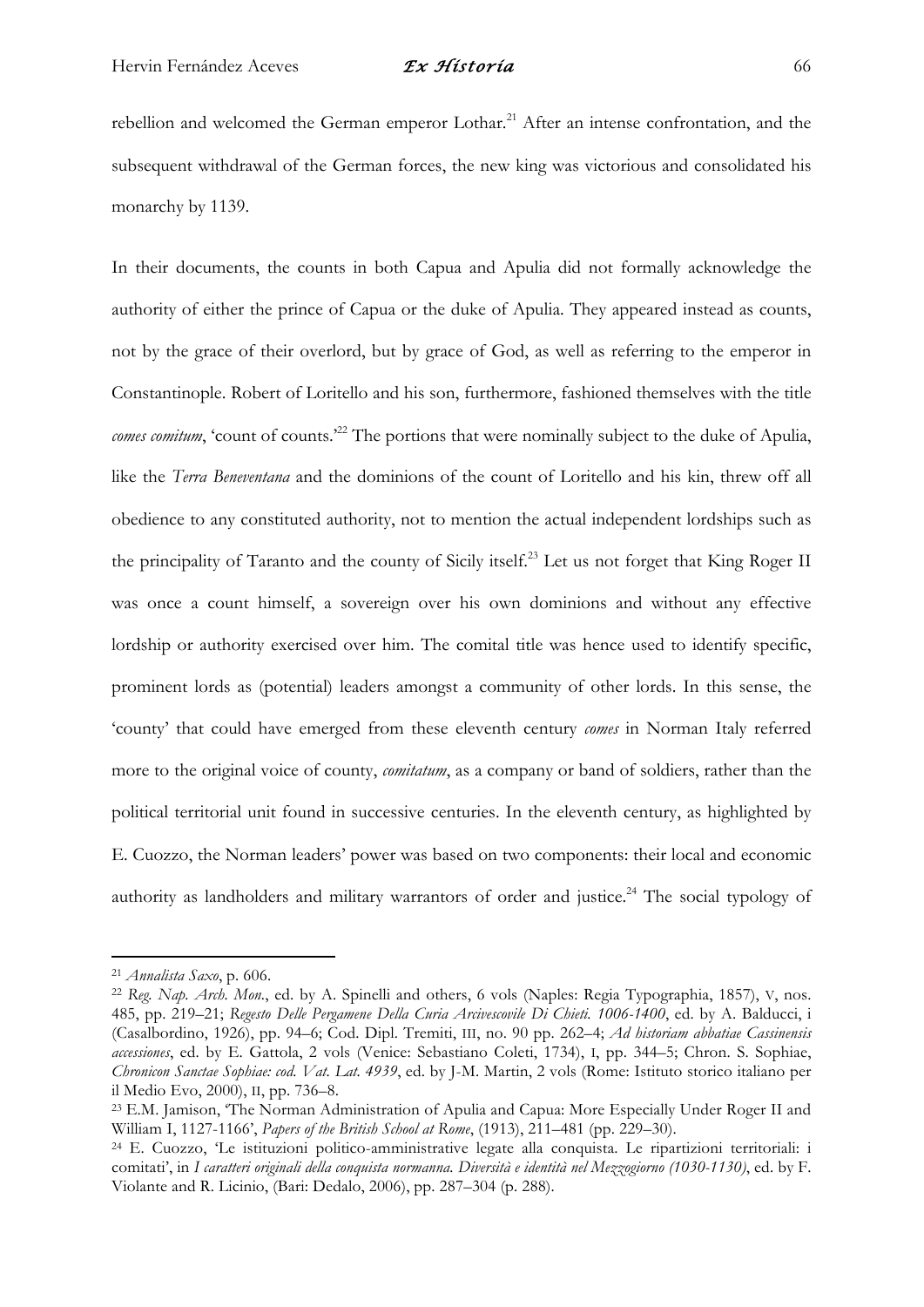territorial lordships adopted by the Normans in the eleventh century appears to have been oriented towards distinguishing the ultimate coercive role exercised by the leaders of military parties or units of knights, acknowledging conversely their condition as lords who held most of the land.25 In addition to distinguishing the economic and military sources of power, the title of *comes* seems also to have been an honorific title employed during the Norman conquest to express social prestige, an ideological source of power, by alluding to either old noble Lombard families or to the descendants of the 'new nobility' of conquerors – the handful of Norman kingroups that provided both the overall rulers in southern Italy and the most influential lineages: the extended family of the princes of Capua; the Buonalbergo of Ariano; the Molise of Boiano; the descendants of Guiscard's brother William of Principato; and the 'sons of Amicus' of Andria, Lesina and Molfetta.<sup>26</sup> This expression of prestige nevertheless did not bear any special faculties that were not already enjoyed by territorial lords. Some territorial lords, such as the counts of Loritello, might have held their lands from some of these whereas other lords did not acknowledge any overlordship at all.<sup>27</sup> It was the coercive capacity of the lords, and not the title or its prestige, which would have granted additional judicial and financial rights over other lords.<sup>28</sup>

But by the 1140s, things were different; a central authority had arrived and ultimately won. After years of internal warfare, in Melfi in September 1129, Roger II promulgated a comprehensive land peace, by which they swore to maintain peace and justice under the authority and assistance of the consolidated monarchy.29 In 1140, Roger II was finally firmly in control of southern Italy, and had achieved tranquillity in his mainland dominions**.** Once the dust settled, the Sicilian king

<sup>25</sup> On the military nature of the comital honour in Norman Italy, see E. Cuozzo, 'L'unificazione normanna e il regno normanno-svevo', in *Storia del Mezzogiorno II. Il Medieovo* (Naples: Del Sole, 1989), pp. 593–825; E. Cuozzo, 'La Contea Normanna di Mottola e Castellaneta', *Archivio storico per le province Napoletane*, 110 (1992), 7–46 (pp. 7–8).

<sup>26</sup> Loud, *The Age of Robert Guiscard*, pp. 246–52.

<sup>27</sup> Martin, pp. 717–8.

<sup>28</sup> See Loud, *The Age of Robert Guiscard*, pp. 253–5.

<sup>29</sup> A. Tel., bks I.21, pp. 18–9.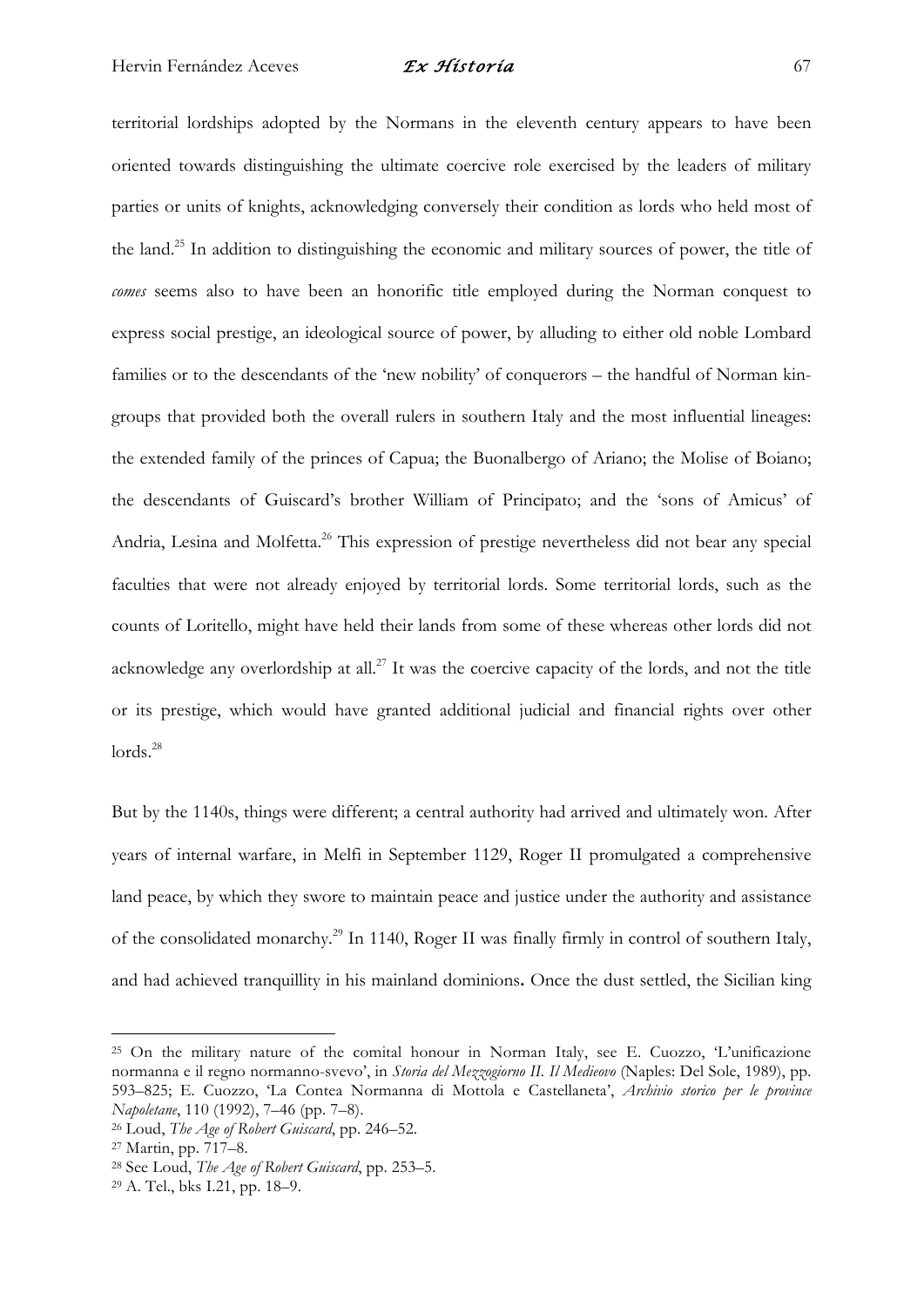reorganised the lordships once occupied by his opponents. These served as the basis for the reorganisation of the mainland landholdings and the subsequent establishment of the peninsular counties.

### **A Surviving Aristocracy in the Aftermath of the Rebellion**

By the creation of the kingdom, and Roger's victory, the picture of the counts had already changed considerably. First, the mainland was practically organised in three regions after 1140 (Capua, Apulia, and Calabria; with Manopello and the Abruzzo as a separate region).<sup>30</sup> The counts of Ariano and Caiazzo were suppressed, as was that of Loritello, and the lands amassed under each comital title were confiscated by the crown and reassigned to other barons. The lords of Aquino were allowed to keep their holdings but not their comital titles. The counts of Sarno disappear after 1138; it is unclear whether this was because the lands of the last count of Sarno were confiscated, or because he did not produce an heir.

Count Roger of Ariano was defeated and imprisoned, and had his dominions confiscated.<sup>31</sup> Rainulf of Caiazzo died in Troia as the spurious Duke of Apulia in 1139, leaving no acting successor. The lords of Aquino, after 1137, are referred to as *domini*, never again as *comites.* They are recorded only as lords in the *quaternus* in a special section dedicated to Aquino.<sup>32</sup> Furthermore, the earliest reference to the lord of Aquino after the civil war is in an 1148 charter.33 After Henry of Sarno is recorded, as 'count by the grace of God,' to have made a

<sup>30</sup> E. Mazzarese Fardella, 'Problemi Preliminari Allo Studio Del Ruolo Delle Contee Nel Regno Di Sicilia', in *Società, Potere E Popolo Nell'età Di Ruggero II* (Bari: Centro di Studi Normanno-Svevi, 1979), pp. 41–54 (p. 50).

<sup>31</sup> *Falcone di Benevento. Chronicon Beneventanum: città e feudi nell'Italia dei normanni* (Falco), ed. by E. D'Angelo, Per verba, ix (Florence: Edizioni del Galluzzo, 1998), p. 230. Roger of Ariano was already exiled, for he is present at a German royal court in April 1144, at Würzburg. *Conradi III. et filii eius Heinrici Diplomata*, ed. by F. Hausmann, MGH Diplomatum Regum et Imperatorum Germaniae, 9 (Vienna: Böhlau, 1969), nos. 99, pp. 176–7.

<sup>32</sup> *Catalogus Baronum*, I, pts 1008–12, pp. 181–2.

<sup>33</sup> F. Scandone, *Per la controversia sul luogo di nascita di S. Tommaso d'Aquino: Esame critico di aclune pubblicazioni recenti a pro'di Roccasecca (Caserta) e di Belcastro (Catanzaro)* (Naples: Stabilimento tipografico M. d'Auria, 1903), p. 24.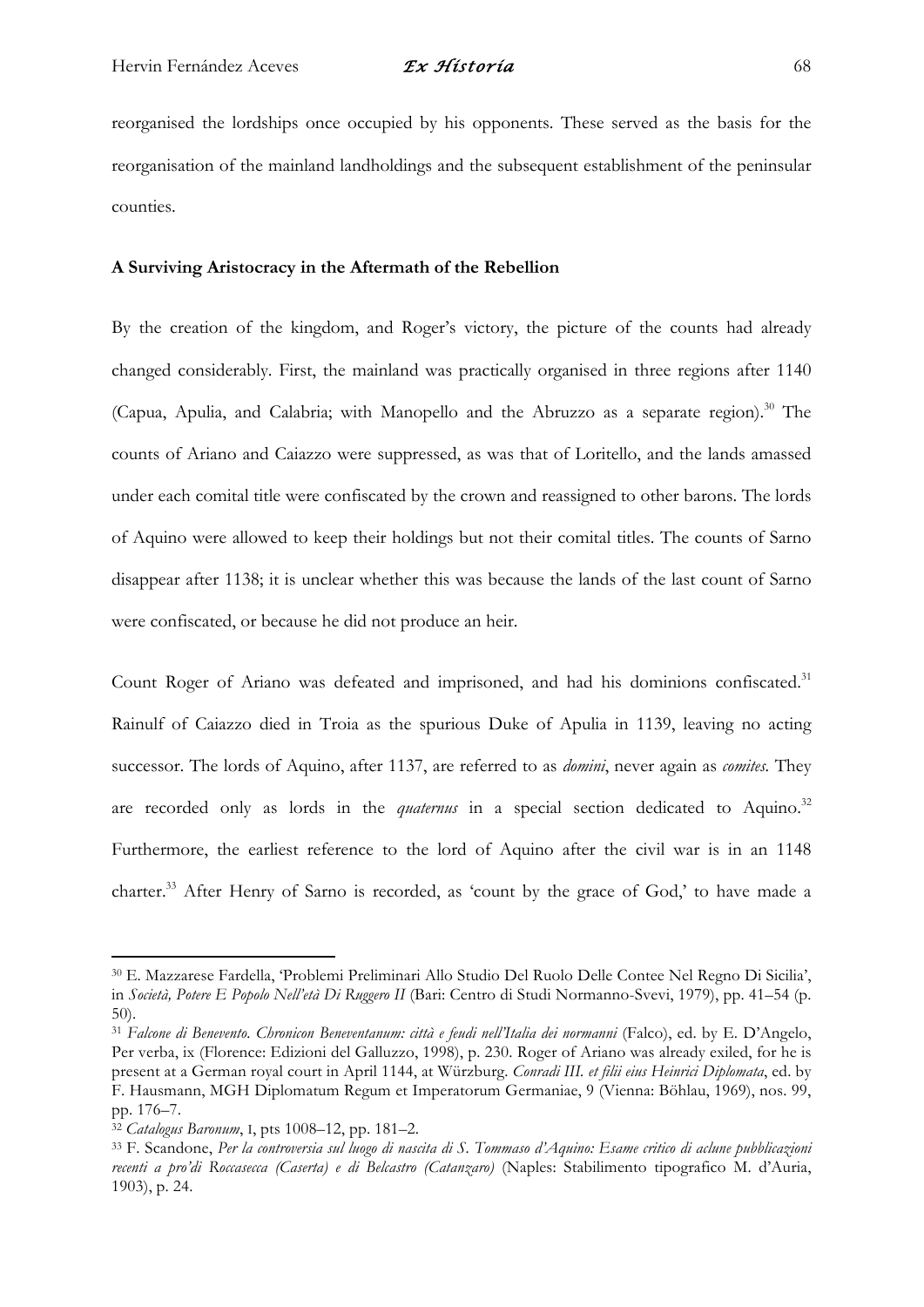donation in 1138 to Montevergine, no other counts of Sarno are attested in the surviving evidence.<sup>34</sup>

Andria and Carinola were left vacant, and perhaps temporarily merged into the royal demesne. The aforementioned William of Loritello presumably welcomed and paid homage to the invading emperor; his lordship was later confiscated given this act of treason against the incipient Sicilian monarchy. Lesina appears to have been granted around 1140, for the earliest attested existence of a count of Lesina is William of Lesina, who is recorded in an agreement of February 1141 as count and head of a court in Lesina.<sup>35</sup> Boiano, furthermore, seems to have been restored to Hugh of Molise. First, the *Ignoti Monachi Chronica* indicates that in 1141 King Roger married Hugh of Molise's sister, by whom he had his son Simon.<sup>36</sup> Assuming the date referred to in the *Ignoti Monachi Chronica* is correct, it is not impossible that the couple married, as it is after Elvira of Castilla's death in 1135, and well before the King's marriage to Sibylla of Burgundy in 1149. Houben has suggested that she was in fact one of Roger II's mistresses.<sup>37</sup> In any case, Hugh of Molise certainly negotiated the recovery of his extensive dominions with the King before 1144, possibly between 1139 and 1142.

Manopello appears to have been given to a royalist Calabrian baron, Bohemund of Tarsia. The Casauria Chronicle records that Roger II appointed 'count Bohemund to the countship of Manopello,' c. August 1140.<sup>38</sup> Although his origins are uncertain, he was originally a Calabrian baron from Tarsia and seems to have been a Norman lord under the favour of chancellor Robert

<sup>34</sup> *Cod. Dipl. Verginiano. III. 1132 - 1151*, ed. by P.M. Tropeano, 13 vols (Montevergine: Edizioni Padri Benedettini, 1979), nos. 245, pp. 187–92.

<sup>35</sup> *Cod. Dipl. Tremiti,* III, nos. 103, pp. 287–91.

<sup>36</sup> *Ignoti Monachi Cisterciensis S. Mariae de Ferraria Chronica et Ryccardi de Sancto Germano Chronica Priora*, ed. by G. H. Pertz and A. Gaudenzi (Naples: F. Giannini, 1888), p. 28.

<sup>37</sup> *Roger II of Sicily: A Ruler between East and West*, trans. by G.A. Loud (Cambridge: Cambridge University Press, 2002), p. 36.

<sup>38</sup> *Chronicon Casauriense, auctore Iohanne Berardi*, ed. by L.A. Muratori, RIS, 2 (Milan, 1726), col. 891.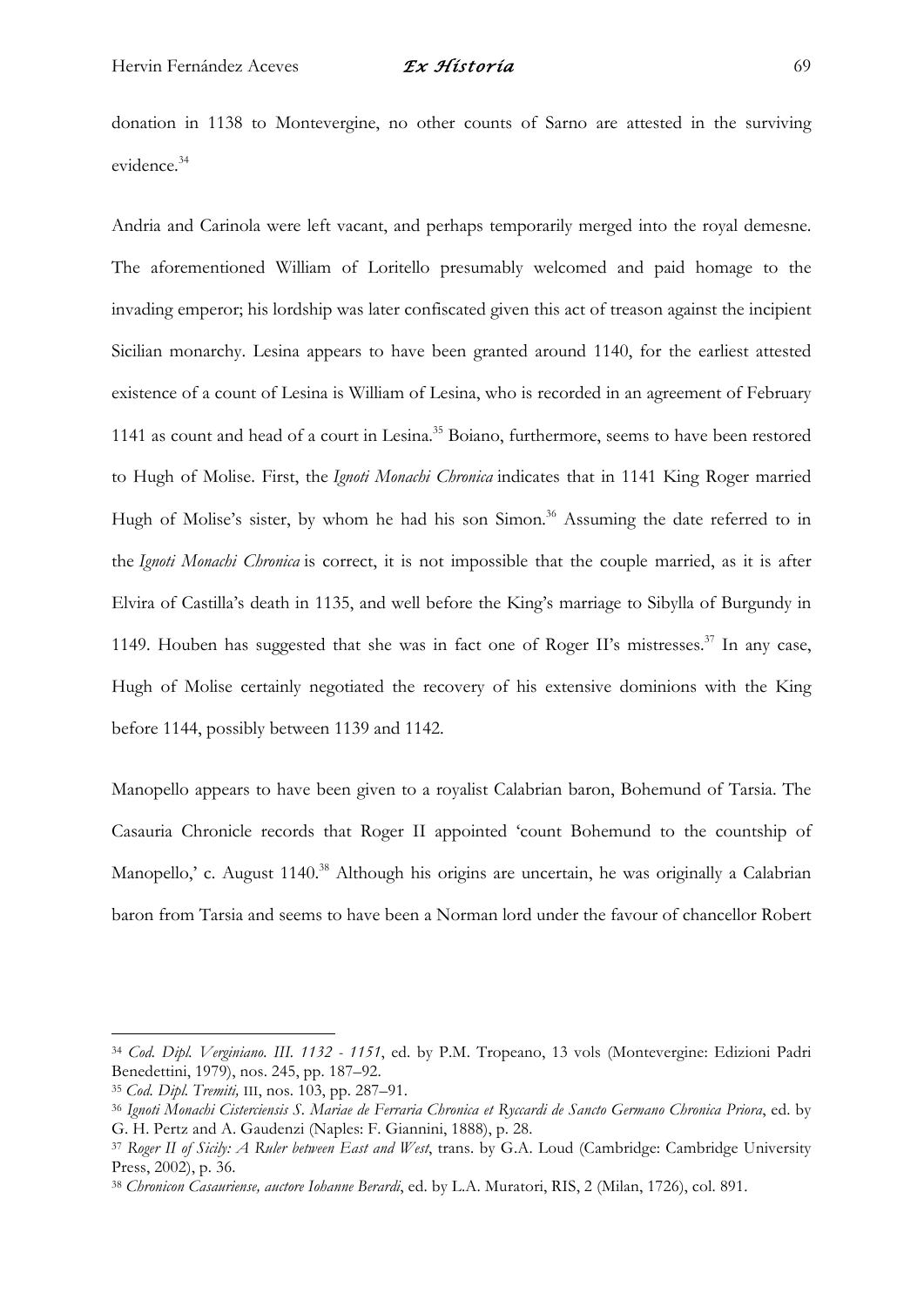of Selby.39 Conversano, in southern Apulia, seems to have been granted to Robert of Bassunvilla during the civil war, and before the disastrous year of 1137. He is attested in two documents pertaining to Cava, under charters dated October and November 1136.<sup>40</sup> Alexander of Telese has recorded however the existence of a certain Adam, King Roger's brother-in-law, as count of Conversano, and temporary commander of the royal troops, c. 1135-1136.<sup>41</sup> The identity of this Count Adam is unclear. F. Chalandon has suggested Adam was in fact Adam Avenel, the son of Adelicia, daughter of Roger's sister Emma and Rodolfo Maccabeo, lord of Montescaglioso.<sup>42</sup> Alternatively, G.A. Loud has argued that Alexander of Telese may have made a mistake with the new count's name, and Robert would have therefore been appointed count slightly earlier than Alexander indicated.<sup>43</sup> Robert of Bassunvilla was not only already recorded as count of Conversano in April 1134, but he was Roger II's actual brother-in-law, because he married the King's sister Judith.44 It is also noteworthy to mention that the *Breve chronicon Northmannicum* relates that Robert was created count of Conversano by Roger II.<sup>45</sup> Another less likely possibility is that this Adam died soon after his appointment as commander of the royal forces in Aversa, for Robert of Bassunvilla was definitely the count of Conversano by the end of the civil war.

In the Capitanata, in Adriatic Apulia, a Count William of Lesina appears to have been the new count of Lesina, before Geoffrey of Ollia was appointed as such. It is unclear who this William was; he could have been a descendant of the earlier counts. The only documented appearance of

<sup>39</sup> G.A. Loud, *Roger II and the Making of the Kingdom of Sicily* (Manchester: Manchester University Press, 2012), p. 45, and n. 10 in p. 300.

<sup>40</sup> C.A. Garufi, 'Per la storia dei sec. XI e XII. Miscellanea diplomatica', *Archivio Storico per la Sicilia Orientale*, 9 (1912), 324–66. The original documents are found in Cava, AM, G 19 - G 20.

<sup>41</sup> A. Tel., bk. iii. 28 and 33 pp. 74-5 and 77-8, bk. iv. 1-2 and 5 pp. 81-2 and 83-4.

<sup>42</sup> F. Chalandon, *Histoire de la domination normande en Italie et en Sicile. II*, 2 (Paris: Librairie A. Picard et fils, 1907), p. 49. This suggestion has been contested; see E. M. Jamison, 'Judex Tarentinus', *Proceedings of the British Academy*, 53 (1967), 289–344 (pp. 520–1, n. 3.).

<sup>43</sup> Loud, *Roger II and the Making of the Kingdom of Sicily*, p. 116, n. 149.

<sup>44</sup> *Le Pergamene di Conversano, I, (901-1265)*, ed. by G. Coniglio, Cod. Dipl. Pugliese, 20 (Bari: Società di storia patria per la Puglia, 1975), nos. 81, pp. 180–1.

<sup>45</sup> 'Il "Breve Chronicon Northmannicum"', ed. by E. Cuozzo, *Bullettino dell'Istituto Storico Italiano per il Medio Evo e Archivio Muratoriano*, 83 (1971), 131–232 (p. 197); Le *Breve chronicon Northmannicum*: un véritable faux de Pietro Polidori," *Quellen und Forschungen aus Italienischen Archiven und Bibliotheken*, 66 (1986), 378–92.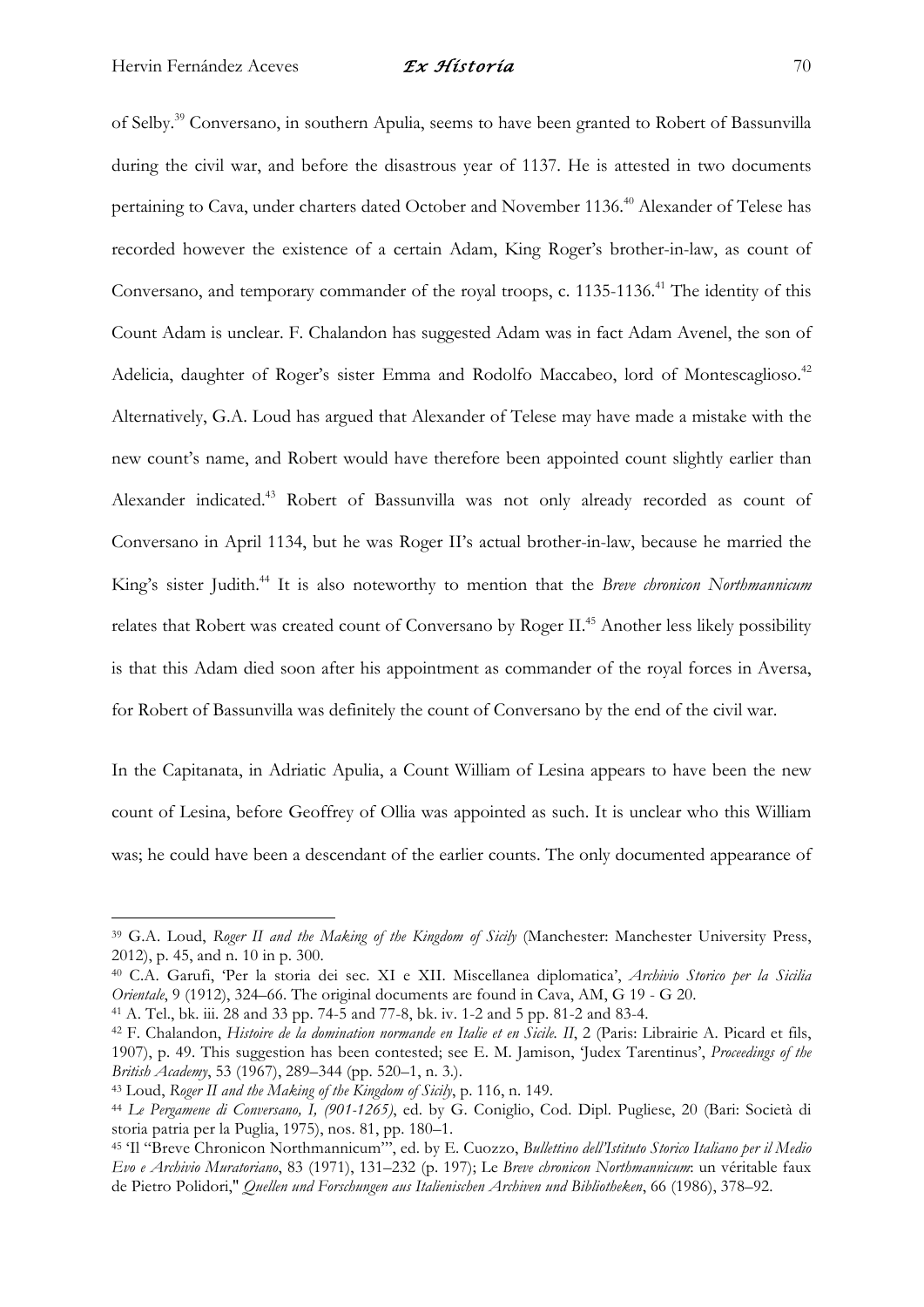Count William of Lesina under Roger II's reign is found in an 1141 charter which records him as of head of a court in Lesina.46 He appears to be the same count who, according to ps. Falcandus, was King William I's captive, held in chains in Palermo in 1156, and released during the baronial conspiracy of 1161.<sup>47</sup>

The only comital positions that seem not to have changed were Principato and Catanzaro. Count Nicolas of Principato makes one last documented appearance in 1141, issuing with his brother William a confirmation of land to the archbishop of Salerno.<sup>48</sup> Countess Adelaide of Principato, possibly Nicolas's wife, is subsequently attested as a donor to Cava in 1143, and again in 1146.<sup>49</sup> In Catanzaro, the succession is harder to determine. It is, however, plausible to suggest that the Hauteville-Loritello branch kept the lordship throughout this period. Geoffrey of Catanzaro is last recorded in 1132, as a signatory in a royal charter.<sup>50</sup> A subsequent document suggests however that the title was vacated after his death, which happened before 1145; his mother, countess Bertha, made a donation in 1145 for the salvation of the late Count Geoffrey.<sup>51</sup> Interestingly enough, Bertha is recorded both here and in 1112 as 'countess of Loritello,' indicating not her actual lordship, but her position as a member of the Loritello kin-group, which descended directly from one of the original conquerors, Geoffrey of Hauteville.<sup>52</sup> Besides Bertha, it might have also been possible that Geoffrey's brother Raymond succeeded him, being thus the

<sup>46</sup> *Cod. Dipl. Tremiti,* III, nos. 103, pp. 287–91.

<sup>47</sup> *De rebus circa regni Siciliae curiam gestis Epistola ad Petrum de desolatione Siciliae* (Falcando), ed. by E. D'Angelo (Firenze: Sismel, 2014), pp. 84–6, 144–5, 154–5.

<sup>48</sup> A. Giordano, *Le Pergamene dell'Archivio diocesano di Salerno (841-1193)* (Salerno: Laveglia & Carlone, 2015), no. 102, pp. 195–9.

<sup>49</sup> L. Mattei-Ceresoli, 'Tramutola', *Archivio Storico per la Calabria e la Lucania*, 1943, 32–46, 91–118 (no. 6, pp. 43–4); Mattei-Ceresoli, no. 8 pp. 45–6.

<sup>50</sup> Rog. Dipl. Lat., *Rogerii II Regis Diplomata Latina*, ed. by C-R. Brühl, Codex diplomaticus Regni Siciliae, 2 (Cologne: Böhlau, 1987), no. 20, pp. 54–6.

<sup>51</sup> A. Pratesi, *Carte latine di abbazie calabresi provenienti dall'archivio Aldobrandini* (Vatican CIty: Bibliotheca Apostolica Vaticana, 1958), no. 14. 52 Montfaucon, col. 396.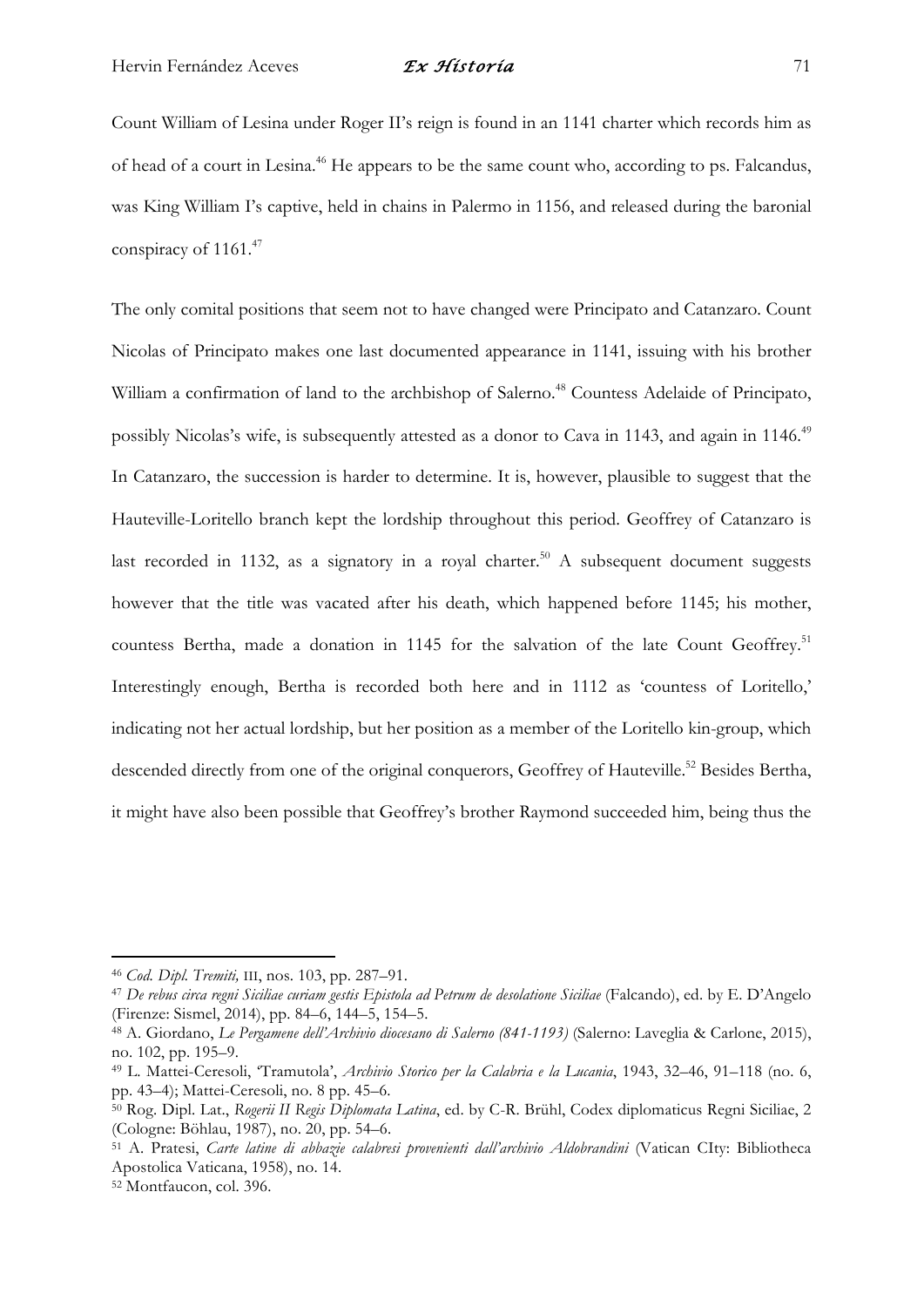former husband of the countess Segelgarda, and the father of young countess Clemence.<sup>53</sup>

Therefore, after 1140, there were only six confirmed counts in the mainland: none in the principality of Capua, four in Adriatic Apulia, one in the former principality of Salerno, and one in Calabria. From 1140 to 1150, when the *quaterniones curiae* of the lords' land holdings that served as the original drafts for the *quaternus magne expeditionis* were most likely drafted, the kingdom seems to have gone through a phase of peaceful reorganisation, which followed the changes introduced right after the civil war.<sup>54</sup>

### **The Gradual Settling of the Dust: of New and Old Counts**

Between 1140 and 1150, both continuity and readjustment can be documented in the activities and presence of the southern Italian counts. The *quaternus magne expeditionis* implies the existence, by 1150, of thirteen counts (Alife, Avellino, Boiano, Buonoalbergo, Carinola, Caserta, Civitate, Conversano, Fondi, Marsico, Montescaglioso, Principato, and Tricarico). It should be noted that although the *quaternus* seems to have been compiled by cataloguing lordships under either Apulia or Capua, the two main provinces in which the mainland territories were divided, the lordships that were grouped under these comital titles were in some instances distributed in both provinces. The two most illustrative cases of this are the counts of Boiano and Carinola. The count of Carinola, whose seat was in Capua, held the significant lordship of Conza in Apulia, and the lordships gathered under the count Hugh of Boiano were included both in the section for Apulia and Capua, for in both provinces met on their northern borders. Additionally, Count Robert of Buonoalbergo, whose comital seat was in the Apulian mountainous region of Irpina, also held Acerra, Margliano and Sessola in southern Capua, as the count previously held these

<sup>53</sup> Montfaucon, col. 396; Falcandus, pp. 108, 175; Garufi, Documenti inediti, *I documenti inediti dell'epoca normanna in Sicilia*, ed. by C.A. Garufi, Documenti per servire alla storia di Sicilia: Ser. I, xviii (Palermo: Lo Statuto, 1899), p. 96. Cf. Romuald, p. 245.

<sup>54</sup> See Catalogus Baronum, I, pp. xv–xxii.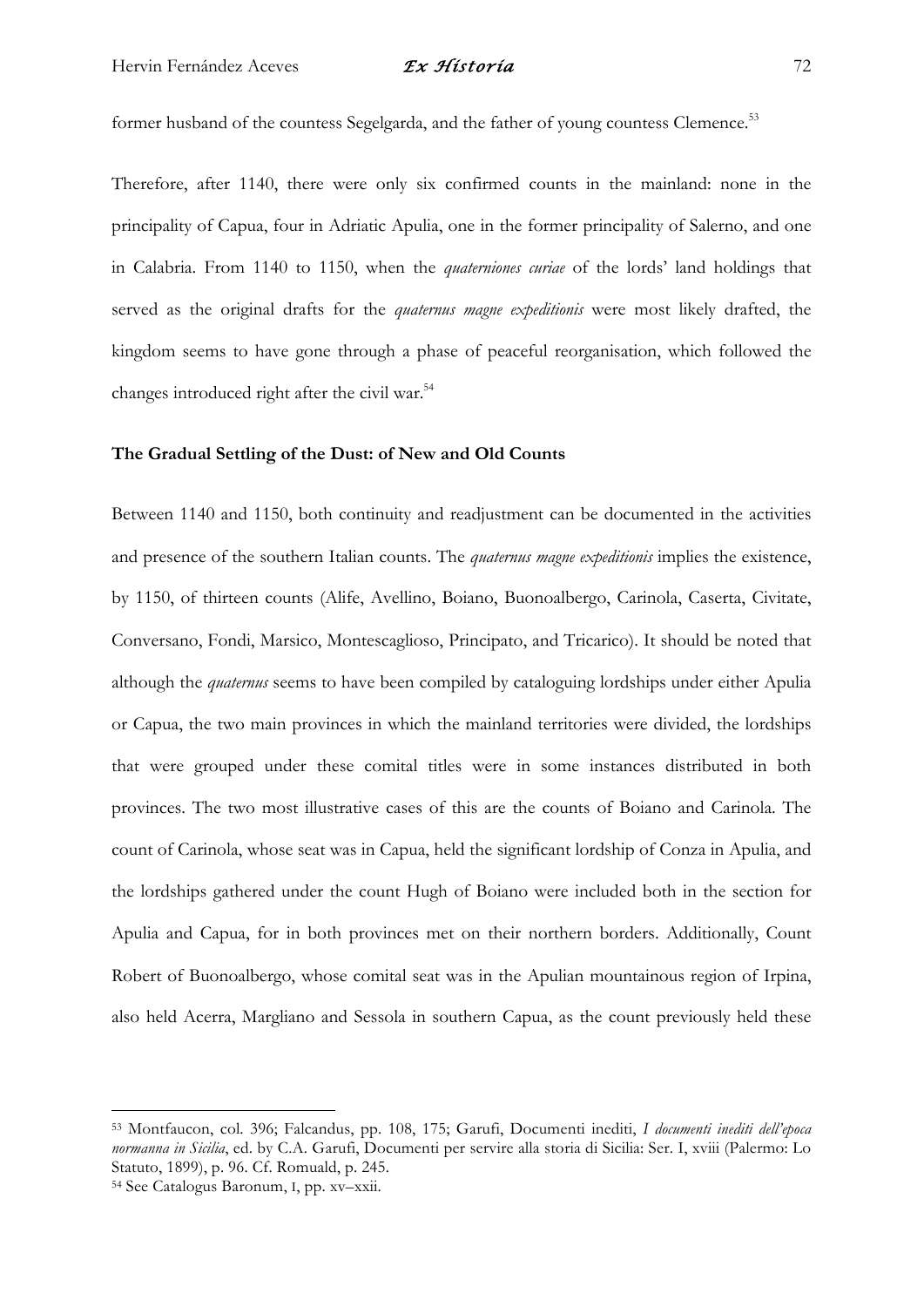lands as lord of Acerra, just as his father Geoffrey of Medania most likely did.<sup>55</sup> In addition to these, one should also consider the counts in the separate regions of Calabria and the Abruzzo. Two more comital seats appear to have been based in Calabria: the counts of Catanzaro and Squillace.

It is important to note that in none of the surviving documents concerning Count Hugh of Molise, the comital title clearly and solely refers to the 'county of Molise.' In 1147, he is recorded as 'Molisian count'*,* and in 1153, he signs as 'Hugh, count of Molise,' which could still be a reference to the toponymic name of Hugh's Norman family. Moreover, in the 1149 privilege, Boiano was still employed in the comital title, *comes Boianensis*, which survives in a late thirteenth century copy, when the county of Molise was a much clearer geographical and political unit.<sup>56</sup> One should not forget, however, that the document was allegedly signed in Boiano itself. What seems clear is that the dominions of the count of Molise had not been consolidated at this time as a 'county of Molise.'

As a possible consequence of the restoration of the county of Hugh of Molise, the lordship land that Count Robert son of Richard amassed in the northern Capitanata under his comital title would have then been diminished. An 1152 charter attests Count Robert of Civitate, restoring some land to Unfredus, abbot of Terra Maggiore.<sup>57</sup> The document additionally records the existence of a previous count of Civitate, who used to lawfully hold the honour and the holdings corresponding to it: Count Jonathan. Another piece of evidence in which Jonathan is attested as count of Civitate is found in an imperial confirmation made by Frederick II in 1225 in favour of the monastery of S. Maria di Pulsano, in which it is recorded that 'late Jonathan, count of

<sup>55</sup> Cava, AM, F 18.

<sup>56</sup> E.M. Jamison, *I conti di Molise e di Marsia nei secoli XII e XIII* (Casalbordino: Nicola de Arcangelis, 1932), no. 3.

<sup>57</sup>*Codice diplomatico del regno di Carlo I. e II. d'Angiò*, ed. by G. Giudice (Naples: Stamperia della Regia Università, 1869), no. 11. 15/07/2016 14:07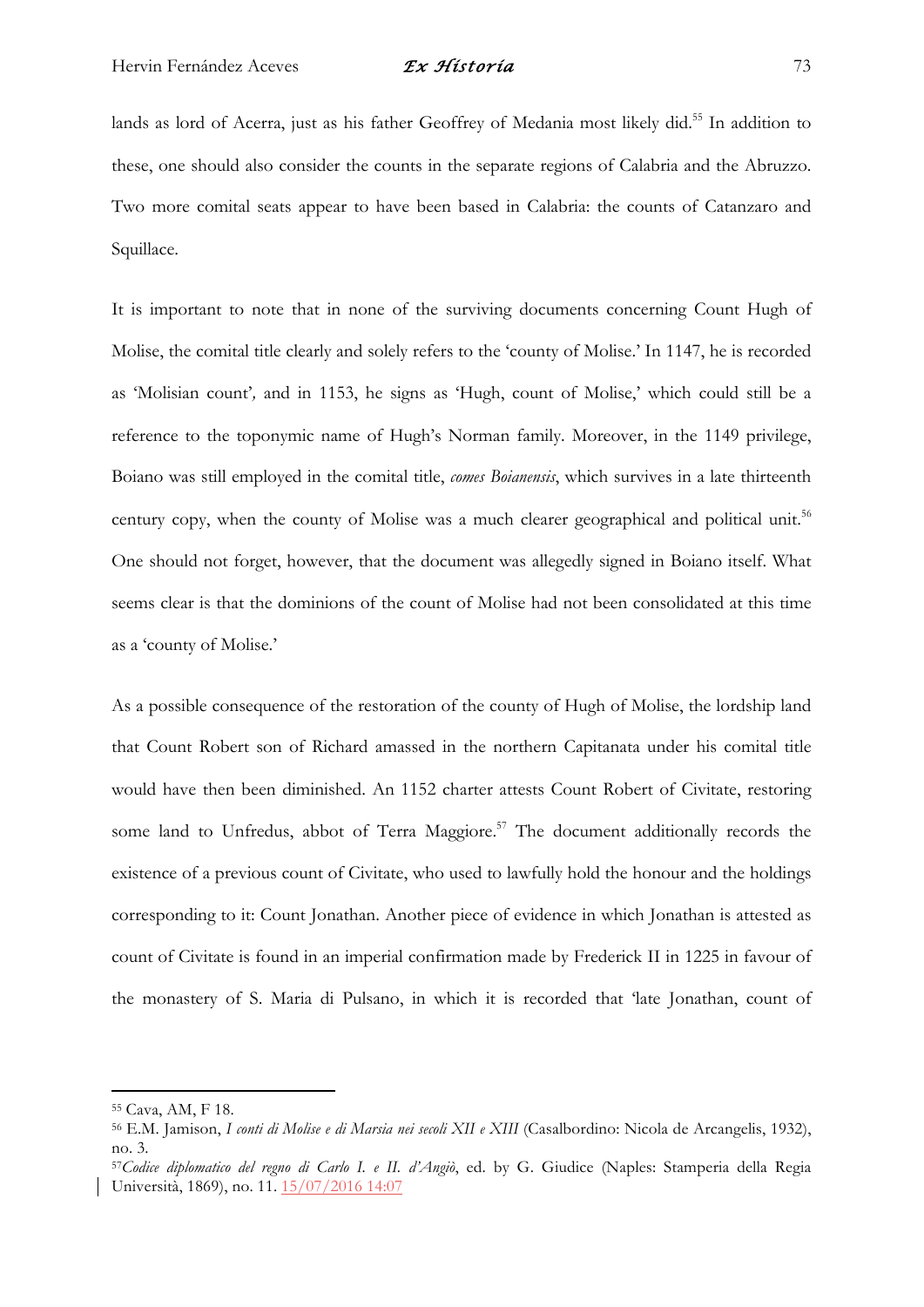Hervin Fernández Aceves *Ex Historia* 74

Civitate' donated two plots of land to the monastery.58 It would have been necessary then to grant one of the King's trusted allies, as Robert son of Richard was, another lordship whose importance and extension matched that of his former holdings. Civitate, east of the Biferno River, seems to have been an ideal alternative for Count Robert son of Richard. Robert son of Richard is also remembered in an early thirteenth century testimony as an 'old count.<sup>59</sup> Roger II might have hence seen the lordship and the land held together by counts as an opportunity to politically manoeuvre his nobles towards the rearrangement of his dominions and the consolidation of his rule. The King would grant the lordship of Jonathan to Count Robert son of Richard in order to restore the social and economic power he wielded as lord of the Biferno lands before 1137, and now that the Capuan principality was subjugated after the civil war, Jonathan could finally be restored to his place of origin: Carinola.

Jonathan's restoration was not that simple, however. The city of Gaeta was not returned to him; the ducal honour was removed by the King and the city granted as a lordship to another one of Roger's allies: Geoffrey of Aquila, later appointed count of Fondi. This Geoffrey was closely tied to the city of Gaeta, for his father Richard I of Aquila had been duke of Gaeta c.1105-7. Furthermore, as soon as Richard of Carinola was no longer attested in Gaetan date clauses as duke, Geoffrey of Aquila is instead referred to as *domini nostri* in June 1135 and August 1136.<sup>60</sup> Also, c. 1150, his son Richard is only recorded as holding a *feudum* of three *militum*. It is probable that the lordship over the city was held directly by Roger II after 1140. In order to make this up to Jonathan, Roger granted him a small but strategic lordship: Conza. It would be safe therefore to assume that after 1140, Robert son of Richard became count of Civitate, while Jonathan was established as count of Carinola—lord of Conza only after 1144.

<sup>58</sup> *Historia Diplomatica Friderica Secundi*, ed. by J.-L.-A. Huillard-Bréholles and H. D'Albert de Luynes (Paris: Plon Fratres, 1852), II, pp. 479–483, more specifically 481.

<sup>59</sup> J-M. Martin, *Le cartulaire de S. Matteo di Sculgola en Capitanate (Registro d'instrumenti di S. Maria del Gualdo 1177-1239)*, Codice Diplomatico Pugliese, 30, 2 vols. (Bari: Società di storia patria per la Puglia, 1987), II, no. 187, pp. 333–4.

<sup>60</sup> CDC, II, nos. 329–30.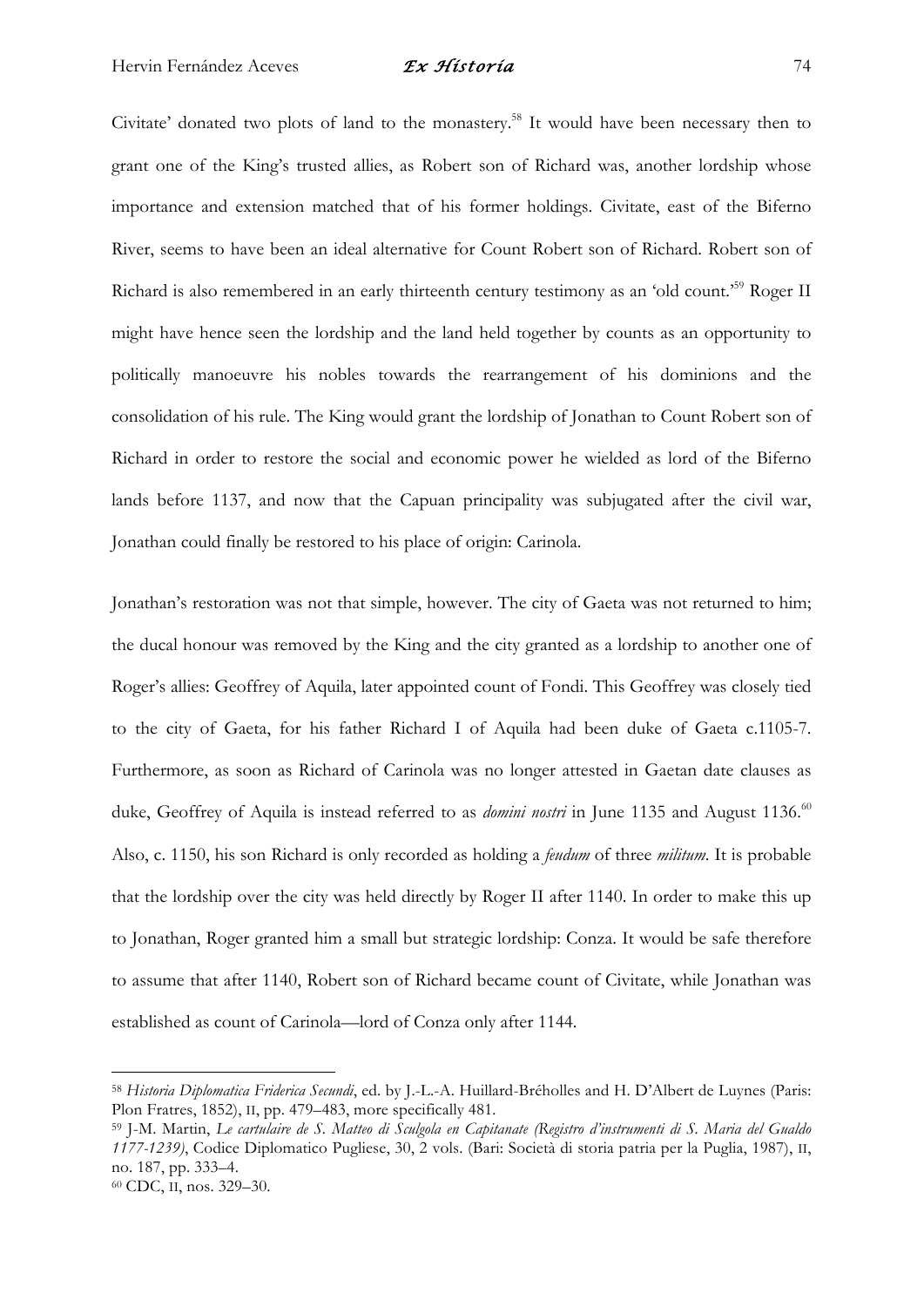Hervin Fernández Aceves *Ex Historia* 75

In Conversano, Robert of Bassunvilla appears to have died by 1142, as an 1142 donation made to the monastery of '*Eremitarum de Driene*' records a donor Adelasia, attested as 'daughter of [late] Count Robert of Bassunvilla, of fond memory'.<sup>61</sup> His son Robert II of Bassunvilla seems to have succeeded his father soon enough, for he subscribes a royal charter in November 1143 as 'count of Conversano'*.* <sup>62</sup> Robert II of Bassunvilla was nevertheless recorded in 1146 in what are now two lost donations.<sup>63</sup> Additionally, a March 1148 charter records a confirmation of a grant made to the monastery of Cava by Robert of Bassunvilla.<sup>64</sup> Robert II of Bassunvilla is subsequently attested in an 1153 donation to SS Trinità of Venosa.<sup>65</sup> In March of the following year, the same Robert appears to have also granted the goods of notary Stephen to the abbey of Venosa, this time recorded as lord of Molfetta.<sup>66</sup> Robert II of Bassunvilla seems therefore to have been active as a prominent lord in Adriatic Apulia. Similarly, just as the 'sons of Amicus' did from the conquest until the civil war, Robert of Bassunvilla exercised his lordship over Conversano and the maritime city of Molfetta.

In the Principato, Countess Adelaide was most likely the widow of late Count Nicolas of Principato, and in control of the administration of the lordship. This was because Nicolas' brother, William of Principato, may have been out of the picture at the time, to then suddenly reappear, first in 1150 as a donor to the monastery of SS. Trinità di Venosa, and then in 1161 in a Palermitan prison.<sup>67</sup> William of Principato is recorded in an 1141 charter, under which he is

<sup>61</sup> F. Trinchera, *Syllabus Graecarum membranarum* (Naples: Joseph Cataneo, 1865), no. 133, pp. 175–6.

<sup>62</sup> *Rog. Dipl. Lat*., no. 60, pp. 170–2.

<sup>63</sup> Ménager, 'Les fondations monastiques de Robert Guiscard, duc de Pouille et de Calabre', nos. 36–7 p. 109. Ménager has presented here the surviving summaries that can be found in G.B. Prignano, 'Historia Delle Famiglie Di Salerno Normande' (Biblioteca Angelica, Rome), fol. 96v, Cod. 276-7. Cf. G. Crudo, *La SS. Trinità Di Venosa: Memorie Storiche, Diplomatiche, Archeologiche* (Trani: Vincenzo Vecchi editore, 1899), pp. 243–4. See also A. Petrucci, 'Note di diplomatica normanna. I. I documenti di Roberto di "Bansuvilla", II conte di Conversano e III conte di Loretello', *Bullettino dell'Istituto storico italiano per il Medio Evo ed Archivio Muratoriano*, 71 (1959), 113–40 (nos. 1–2 p. 115).

<sup>64</sup> F. Carabellese, *Le Carte Di Molfetta (1076-1309)*, Cod. Dipl. Barese (Bari: Levante, 1979), VII, no. 16. <sup>65</sup> Crudo, pp. 244–5. See also Petrucci, no. 4, pp. 115–6.

<sup>66</sup> Ménager, 'Les fondations monastiques de Robert Guiscard, duc de Pouille et de Calabre', no. 40, pp. 111–2. See also Petrucci, no. 5, p. 116.

<sup>67</sup> Romuald, p. 246.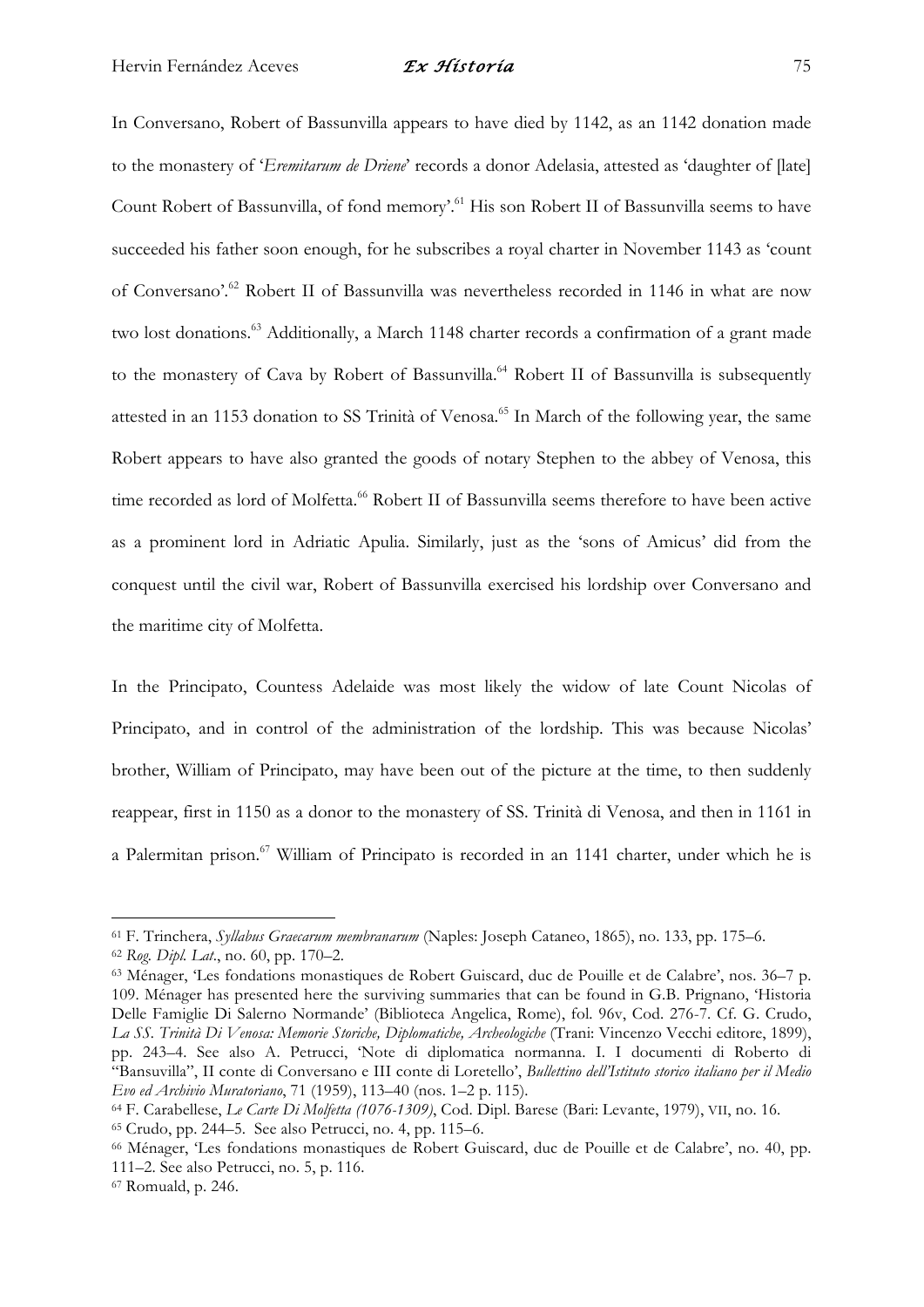referred to as 'heir and former son, in the same way, of the count […] brother of mine [Nicolas]<sup>68</sup> This charter, a confirmation of land made to the Archbishop of Salerno for the salvation of William II of Principato's soul, has been identified by its latest editor and by C. Carlone as a falsification in the form of an authentic copy, inserted into a documented issue in 1252.<sup>69</sup> This, however, must not be taken as reason to dismiss it completely; a fabrication in the form of an authentic copy may still be based on an original document, and the information contained in subsequent reproductions cannot be assessed as reliable solely on the grounds of diplomatic criteria. The information contained in the 1141 charter for the Archbishop of Salerno makes sense when contrasted with what is found in other surviving material: William of Principato is subsequently recorded as a donor to Venosa in 1150.<sup>70</sup> Afterwards, he is recorded by Romuald Guarna in a Palermitan prison in 1161.<sup>71</sup> In the former reference, Count William of Principato appears as a donator to Venosa. The hypothesis that this William of Principato was Nicholas's youngest brother is also supported by J. Drell, who suggests that William may have served in his brother's comital court in some capacity.<sup>72</sup>

The old Lombard comital honour for Avellino was used to create a new county from the former territories of the count of Sarno, and given to the Norman family of Aquila. Young Richard of Aquila, the son of the old duke of Gaeta Richard of Aquila, is recorded as count of Avellino in 1144.73 This Richard of Aquila is attested later in the *quaternus* as former count of Avellino, his county having passed onto his son Roger.<sup>74</sup>

New counts were also created from other lords: Geoffrey, count of Tricarico, is recorded in

 <sup>68</sup> Giordano, no. 102, pp. 195–9.

<sup>69</sup> C. Carlone, *Documenti cavensi per la storia di Rocchetta S. Antonio* (Altavilla Silentina: Edizioni Studi Storici Meridionali, 1987), p. 74.

<sup>70</sup> Houben, *Die Abtei Venosa Und Das Mönchtum Im Normannisch-Staufischen Süditalien*, no. 128.

<sup>71</sup> Romuald, p. 246.

<sup>72</sup> J.H. Drell, *Kinship & Conquest: Family Strategies in the Principality of Salerno during the Norman Period, 1077- 1194* (Ithaca, N.Y.: Cornell University Press, 2002), p. 114.

<sup>73</sup> Scandone, II, no. 155.

<sup>74</sup> *Necrologio del Liber confratrum di S. Matteo di Salerno*, ed. by C.A. Garufi, FSI, 56 (Roma: Istituto storico italiano, 1922), p. 142; Catalogus Baronum, I, para. 392.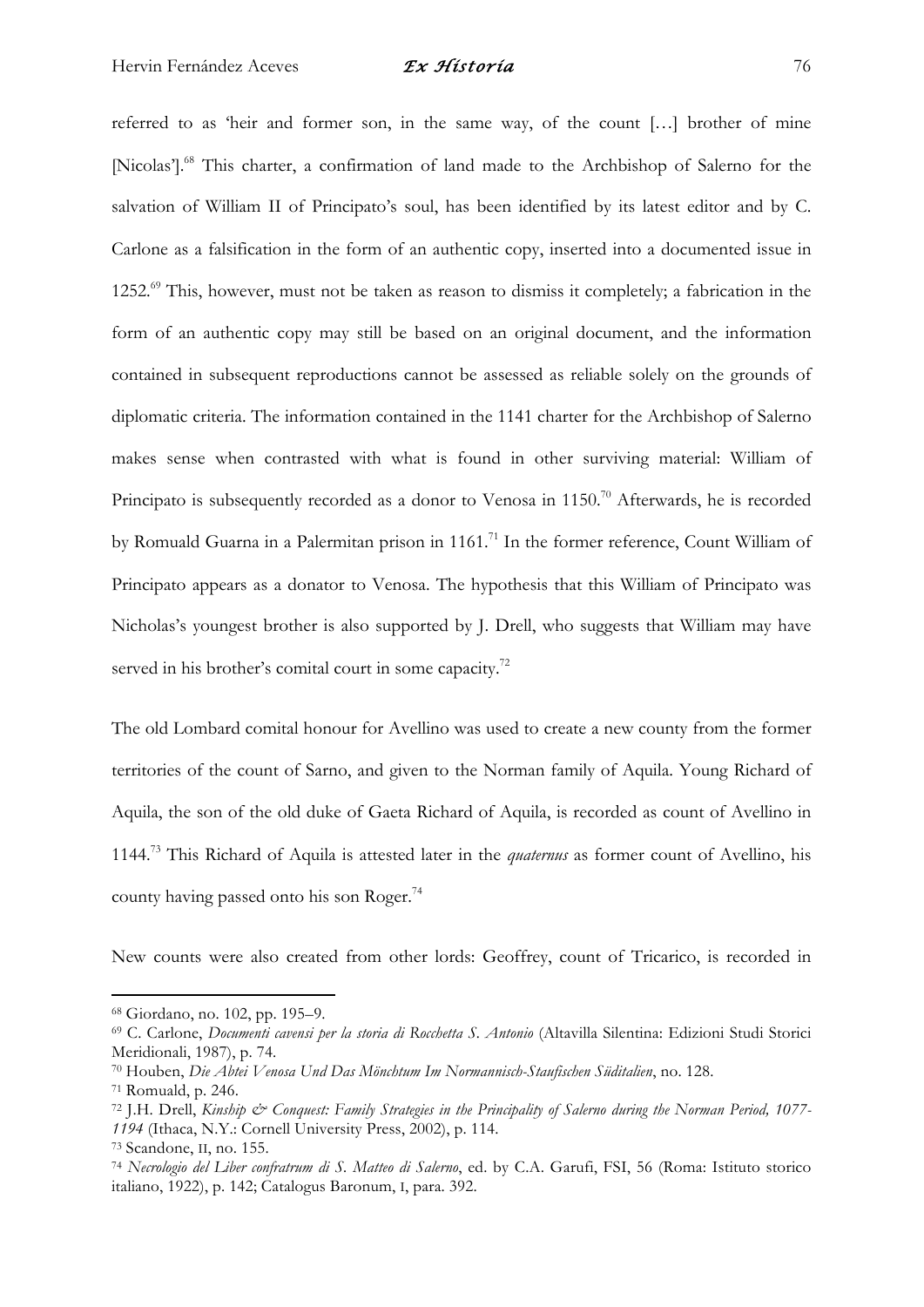Hervin Fernández Aceves *Ex Historia* 77

1143; and Sylvester, count of Marsico in 1150.75 The county of Tricarico might have nevertheless been given to another branch of the San Severino family before 1150, for Roger of San Severino is attested in the *catalogus* and in an 1154 charter as count of Tricarico.<sup>76</sup> The basis for the southern territorial additions of the future county of S. Angelo dei Lombardi, which belonged to the Balvano family, might have been set at this time, but the evidence for this comital title before 1154 is scarce. E. Cuozzo has argued convincingly that what has been traditionally labelled as the 'county of Balvano,' as found in Jamison's edition of the *quaternus*, was in fact the county of S. Angelo dei Lombardi, for the title *comes de Balvano* was a toponymic name that referred to the original lordship held by the count's family before receiving the comital title.<sup>77</sup> The case of the count of Balvano is a rather misleading one. Philip, count of Balvano, is recorded in the *quaternus*, but this does not necessarily mean that he was already a count in 1150, as most likely he was made count c. 1166. This Philip of Balvano is recorded as having declared to the *Curia Regis* the military service owed by his nephew Gilbert of Balvano, but he is not referred to as a count here.78 Furthermore, Geoffrey, son of Accardus, is recorded count of Montescaglioso in 1150.<sup>79</sup> He descended from the lords of Lecce, and not from the original Norman lords that arrived during the conquest and previously held Montescaglioso.

### **The Finishing Touches: a Last Picture of the Rogerian Counts**

 

A decade after King Roger consolidated his effective authority in 1139, a handful of lords in the principality of Capua acquired comital titles. Once Rainulf of Caiazzo died in 1139, lands were distributed amongst many lords. For example, the town of Alife and its surrounding smaller

<sup>75</sup> *Rog. Dipl. Lat.*, no. 60; Ménager, 'Les fondations monastiques de Robert Guiscard, duc de Pouille et de Calabre', sec. 39.

<sup>76</sup> Catalogus Baronum, I, para. 100; C. Gatta, *Memorie topografico-storiche della provincia di Lucania compresa al presente* (Naples: Presso Gennaro Muzio, 1732), p. 2.

<sup>77</sup> E. Cuozzo, 'Prosopografia di una famiglia feudale normanna: i Balvano', *Archivio storico per le province Napoletane*, 98 (1980), 61–80 (p. 73).

<sup>78</sup> Catalogus Baronum, I, para. 433. E. Cuozzo has already presented a well-documented study on the family of the lords of Balvano. 'Prosopografia'.

<sup>79</sup> Catalogus Baronum, I, para. 155.On the county of Montescaglioso and its origins, see Errico Cuozzo, 'La contea di Montescaglioso nei secoli XI-XIII', *Archivio storico per le province napoletane*, 103 (1985), 7–37.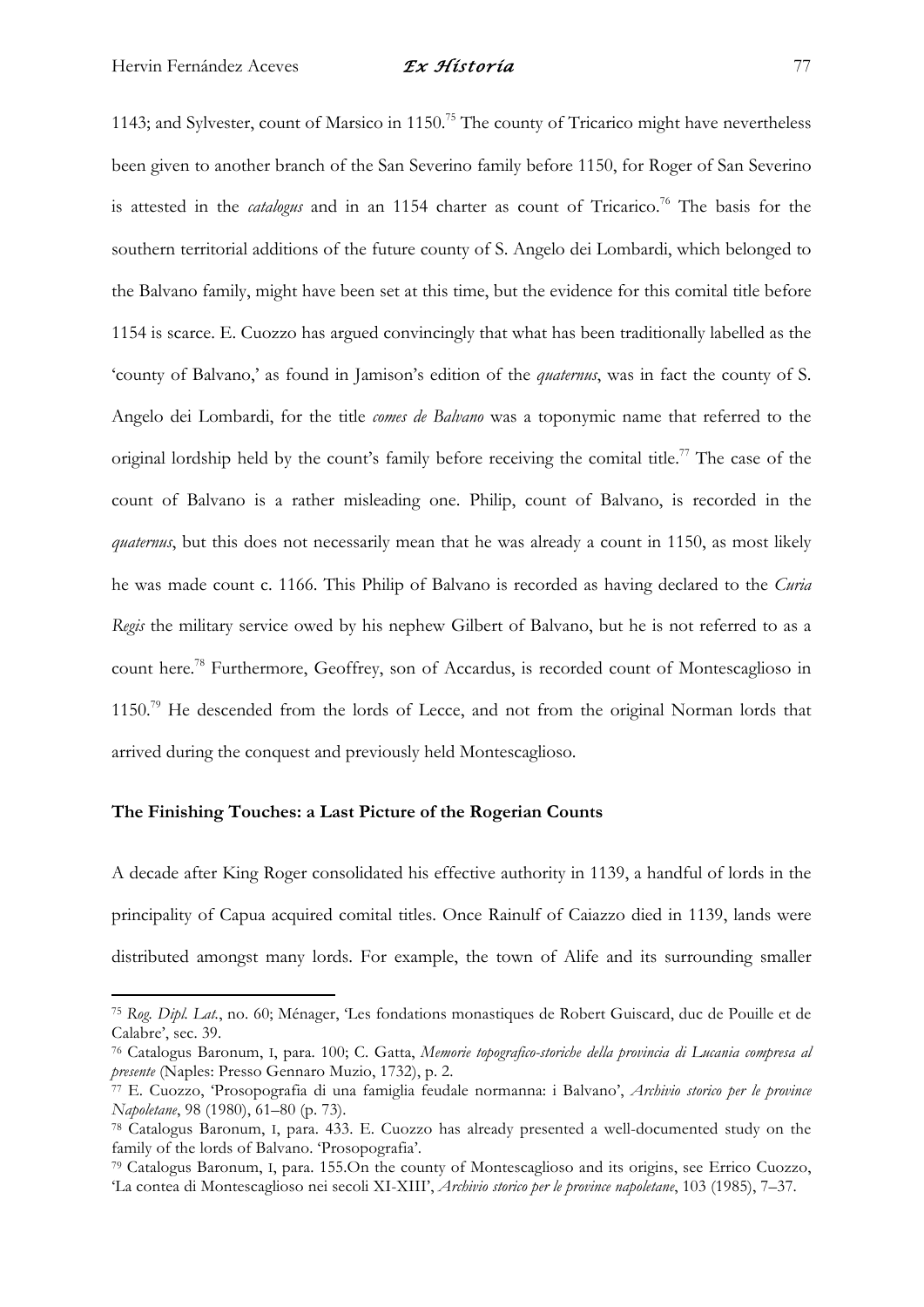Hervin Fernández Aceves *Ex Historia* 78

lordships may have been given to Malgerius son of Richard, as the latter is attested as a 'small' count in Alife, c. 1150, if we believe the early drafts of the *quaternus*.<sup>80</sup> This redistribution did not necessarily imply that new, smaller counties were created in the northwestern borderlands of Capua then, a task that might have been left for a subsequent phase. The comital honour seems therefore to have been granted to Malgerius in a later stage of the reorganisation process, a decade after the civil war. The count of Caserta, Robert of San Severino, is also registered in 1150. The count of Caserta was the son of Robert of Lauro, who in turn was son of Roger of San Severino and Sichelgaita (also known as Sica), the daughter of Landulf, son of Prince Guaimar IV of Salerno.<sup>81</sup> Robert of Caserta is recorded as an underage holder of land administered by Robbertus Capumaza in 1141, and in the following year as just 'Robert son of Robert, lord of Lauro'.<sup>82</sup> Robert of Caserta would not be attested as a count until after 1150, when he is registered in the *quaternus* as count.<sup>83</sup> The county of Caserta might also have been created later from lordships that also belonged to the count of Caiazzo, and then given to a branch of the San Severino family which held the border castle of Lauro, northeast of Caserta. The town of Airola might have been granted to Jonathan of Carinola, for he is recorded as its lord in c.1150.<sup>84</sup> In this same border region, Fondi might have been given to the family of Aquila; Geoffrey, the son of Richard of Aquila – former duke and later lord of Gaeta – is recorded dead, as count of Fondi, in 1149, and the *quaternus* attests his son Richard II as count of Fondi and lord only of a *feudum* in Gaeta, c. 1150.<sup>85</sup> Precisely when these new counts were created is uncertain, but the documented pattern suggests that the creation of counts in Alife, Caserta and

 <sup>80</sup> Catalogus Baronum, I, pp. 170–1.

<sup>81</sup> Cava, AM, F 18.

<sup>82</sup> Inguanez, no. 60 pp. 161.

<sup>83</sup> Catalogus Baronum, I, paras 964aronumSee also G. Tescione, *Caserta medievale e i suoi conti e signori:* 

*lineamenti e ricerche* (Marcianise: La diana, 1965), pp. 201–2.

<sup>84</sup> Catalogus Baronum, I, p. 150.

<sup>85</sup> CDC, II, nos. 280–1. Cf. P. Skinner, *Family Power in Southern Italy: The Duchy of Gaeta and Its Neighbours, 850-1139* (Cambridge: Cambridge University Press, 1995), pp. 158–9.; Garufi, *Necrologio del Liber confratrum di S. Matteo di Salerno*, p. 8; Catalogus Baronum, I, paras 808, 995. Count Richard I of Fondi also is recorded as count in 1153. CDC, II, no. 363.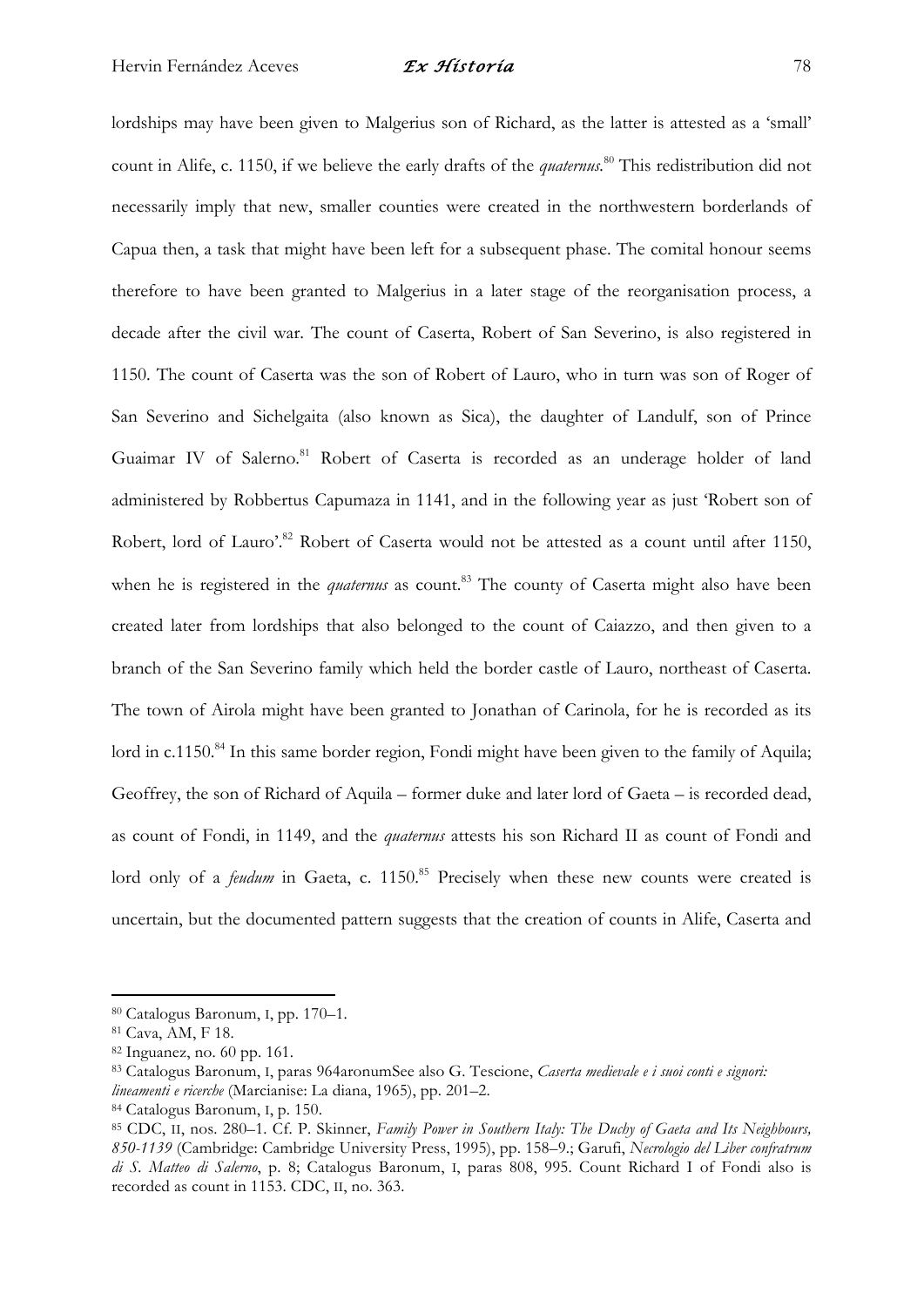Fondi, and the additions to the lordship of Carinola, might have occurred under a rapid, new reorganisation that ended around 1150.

A similar situation can be observed in what used to belong to the counts of Ariano. The count of Buonalbergo was created from lordships that belonged to the former lordships of Ariano and given to the Medania family, who were Norman lords loyal to Roger II. Robert of Medania is recorded in the *quaternus* as *comes* of Buonoalbergo c. 1150.<sup>86</sup> He was the son of the lord of Acerra, Geoffrey of Medania, and Sichelgaita (Sica), the granddaughter of Guaimar VI of Salerno.<sup>87</sup> The counts of Buonoalbergo thus descended from the princely family of Salerno.

By 1150, there were fourteen documented counties, and, towards the end of Roger II's reign, there were only some slight changes. In other words, the kingdom's mainland aristocracy went from five counts to fourteen counties between 1140 and 1154. Richard of Aquila, count of Avellino and brother of Geoffrey of Aquila, died in 1152, and his son Roger must have inherited his lordship and succeeded him as count.<sup>88</sup> Roger of Aquila, his son, is remembered by ps. Falcandus as the noble and very youthful count of Avellino, as he joined Matthew Bonellus against Maio in 1160.<sup>89</sup> Roger of Aquila is recorded in the *catalogus* as well, c. 1167, substituting his father's original entries of c. 1150.<sup>90</sup> Robert of Medania, count of Buonoalbergo, was succeeded by his son Roger as count in 1154, as he is recorded as a count in that same year.<sup>91</sup> In Calabria, the county of Squillace might also have been created before 1154, as ps. Falcandus records that soon after Maio of Bari was created 'great admiral' by William I, he was particularly

<sup>86</sup> Although the *quaternus* already records his son as count, a subsequent item on the same count's holdings that was not updated refers to his father Robert as count. Catalogus Baronum, I, paras 806, 899– 900.

<sup>87</sup> Cava, AM, F 18.

<sup>88</sup> Garufi, *Necrologio del Liber confratrum di S. Matteo di Salerno*, p. 142.

<sup>89</sup> Falcandus, p. 136.

<sup>90</sup> Catalogus Baronum, I, paras 392–95.

<sup>91</sup> Cod. Dipl. Aversa, p. 337.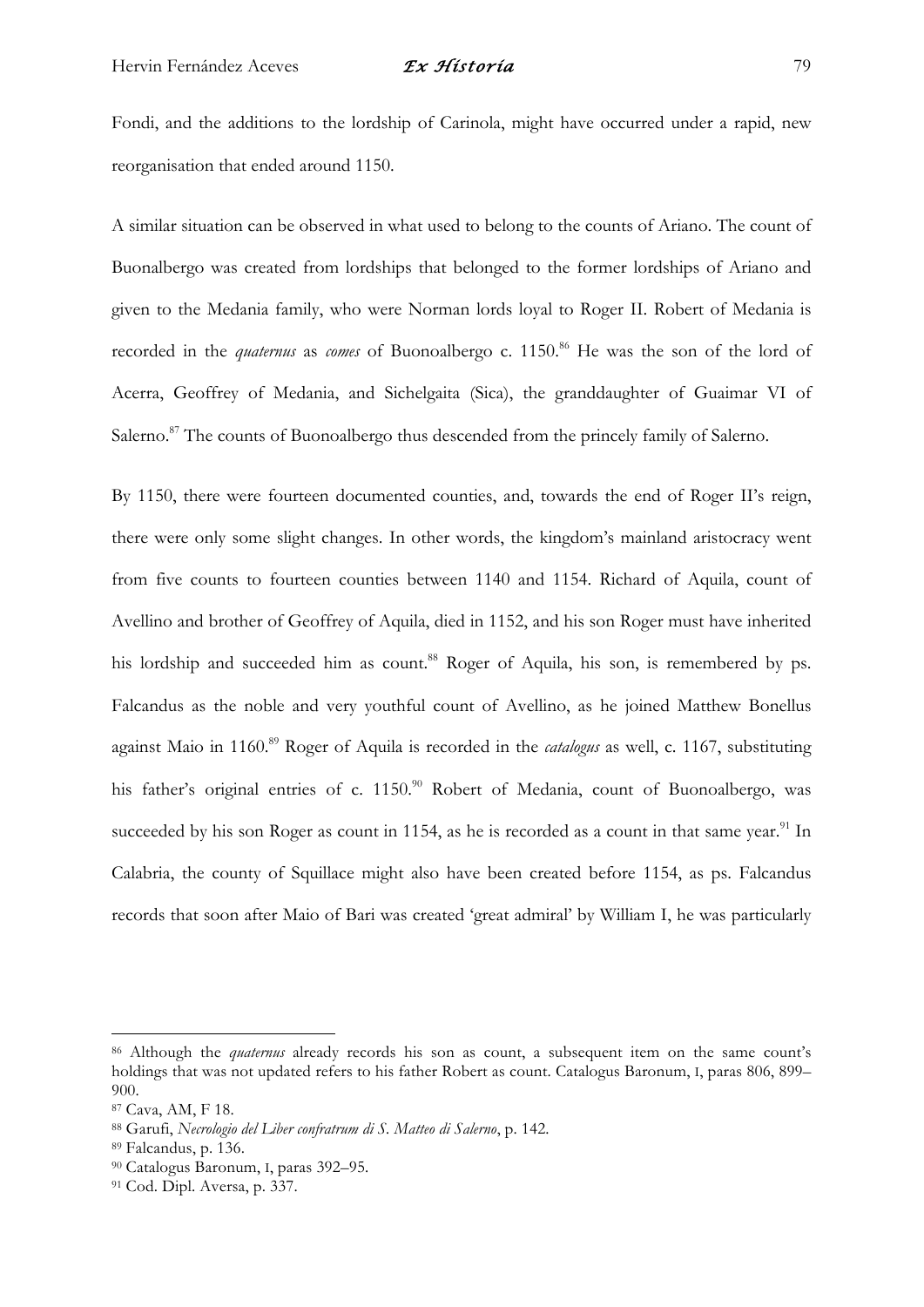apprehensive of Count Ebrardus of Squillace. <sup>92</sup>

After 1130 and before William II's reign, the evidence on the counts of Andria is rather scarce. Kinnamos records a Count Richard of Andria as having died in combat during the Byzantine campaign in Apulia in 1155.93 Lordships that previously belonged to Robert II of Loritello remained unassigned, perhaps incorporated to the royal demesne.<sup>94</sup> In 1154 however Robert II of Basunvilla, count of Conversano, was made count of Loritello by William I, Roger II's son and successor.<sup>95</sup> Although the available sources do not show the actual extension and use of the royal demesne in the peninsula at this time, it seems that the King was more interested in temporarily keeping it for subsequent redistribution to loyal supporters than in expanding it.

The new counts also provided new kin groups to the highest stratum of nobility: Geoffrey of Montescaglioso was the son of Accardus, the brother of young Duke Roger's mistress, Tancred of Lecce's mother.<sup>96</sup> The related Medania and San Severino families, maternal descendants of the princely family of Salerno, were not directly tied to the Rogerian kin group. However, they were tied to another prestigious lineage, and were strategic allies and loyal supporters of the King's activities in the peninsula. Their new status and power seem to have been a well-taken reward from Roger II: the kin group acquired three counties, Buonoalbergo, Caserta, and Tricarico. The other new comital family incorporated by Roger II was the Basunvilla. Their elevated position was further enhanced: Robert of Basunvilla, count of Conversano, married Judith, the sister of King Roger.<sup>97</sup> His son, Robert II of Basunvilla, the new count of Loritello, was so related to the

 

<sup>97</sup> Romuald, p. 237.

<sup>92</sup> Falcandus, pp. 60–2.

<sup>93</sup> Kinnamos, *Joannis Cinnami [Ioannes Kinnamos] rerum ab Ioannes et Alexio [sic] Comnenis gestarum*, ed. by A. Meineke, Corpus Scriptorum Historiae Byzantinae, xxvi (Bonn: Impensis E. Weberi, 1836), pp. 86-7. See also *The Deeds of John and Manuel Comnenus, by John Kinnamos*, trans. by C.M. Brand (New York: Columbia University Press, 1953), pp. 112–3.

<sup>94</sup> Jamison, 'Norman Administration', (p. 254).

<sup>95</sup> *Chron. Casauriense,* col. 895*.* Cf. *Alexandri Monachi Chronicorum liber Monasterii Sancti Bartholomei de Carpineto*, ed. by B. Pio (Roma: Istituto storico italiano per il Medio Evo, 2001), pp. 78-9.

<sup>96</sup> G. Guerrieri, 'I Conti Normanni di Bardò e di Brindisi (1092-1130)', *Archivio Storico per Le Province Napoletane*, 1901, 288–314 (p. 202).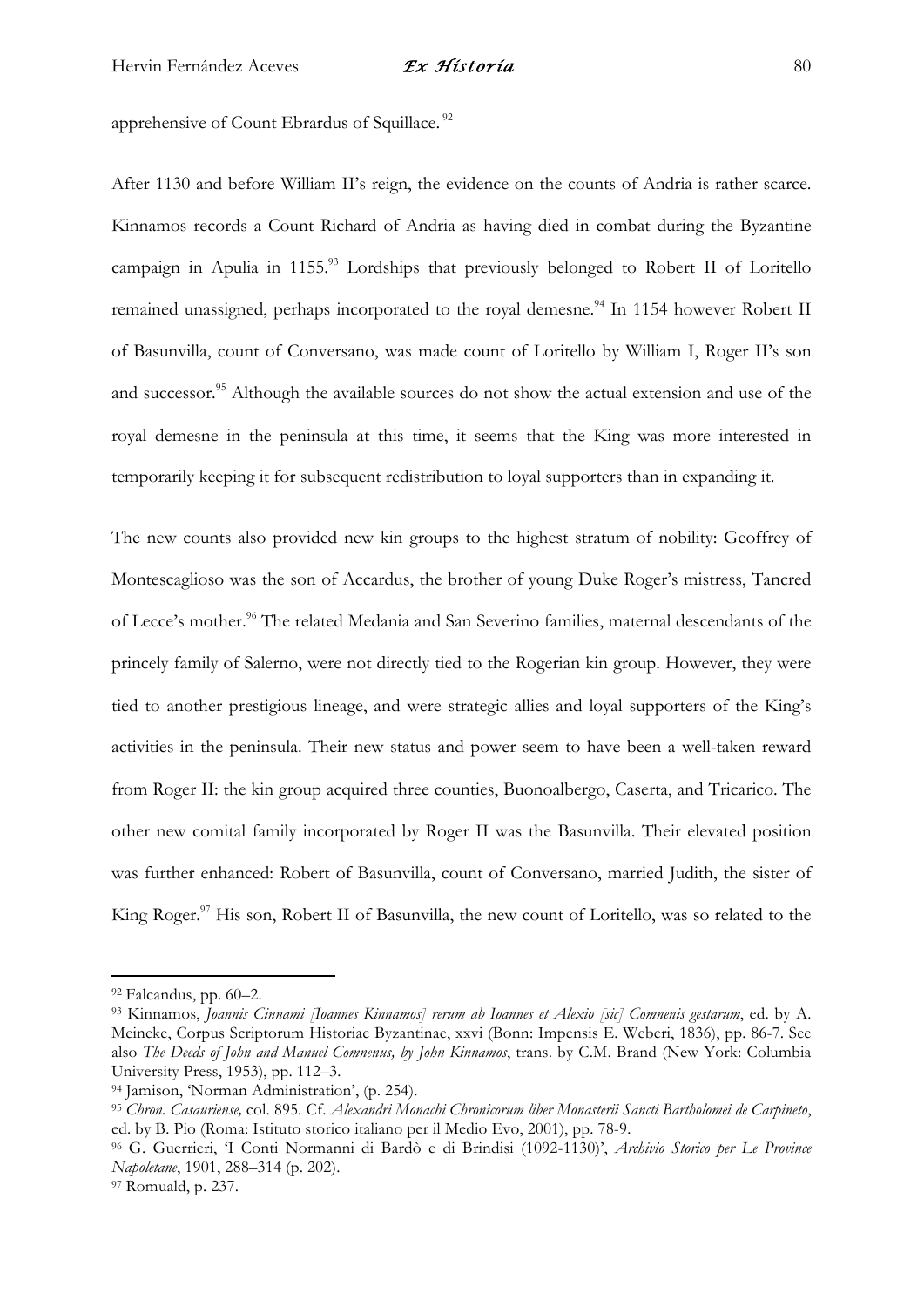royal family. Count Sylvester of Marsico had connections with the royal family, either because his father, Geoffrey of Ragusa, was an illegitimate son of Roger II, or because his mother, Adelaide, was an illegitimate daughter of Roger.<sup>98</sup>

### **Final Considerations in the Eve of William I's Kingship**

The permutation of Carinola and Civitate, and the creation of new counts illustrate how the honour of *comes* was neither restricted to military commanders nor sufficient to secure an important baron's allegiance. Granting lands was not sufficient either. Although not all the counts were part of the 'royal nobility,' for not everybody was related to the Hauteville kin group, they still occupied the highest place amongst the most prominent territorial lords. Securing certain territories and lords under the overlordship of a count seems to have been the strategy followed by the Sicilian monarchy in the mainland. However, how much of the comital organisation can be attributed to King Roger's planning and implementation? Although there is no consistent and firm evidence to prove the existence of a royal project or policy for a specific social arrangement, it appears that Roger II used the lordships and barons clustered together under these enhanced territorial leaders, i.e. the counties, to gather and organise his army, but not necessarily to command it.

The comital title transitioned from a local honour to a distinction of power that emanated from a single, central authority to which all were accountable. As such, the counts validated their higher social position over the rest of the barons under the new monarchy, and the crown secured certain territories and lords under the overlordship of a count. If a strategy can be reconstructed from the unfolding of the South-Italian county, it would be one of symbiotic adaptation between the Sicilian monarchy and the peninsular aristocracy. Consequently, the *comitatus*, the county, although not necessarily a territorial demarcation at that stage, became a useful tool for

<sup>98</sup> Garufi, *Adelaide e Goffredo;* Mazzarese-Fardella, *Feudi comitali*, p. 15; 1169 Papal bull to Riccardus bishop of Siragusa; R. Pirri, *Sicilia sacra disquisitionibus, et notitiis illustrata*, 3rd edn (Palermo: Haeredes Petri Coppulae, 1733), pp. 622–3; Mattei-Ceresoli, no. 14.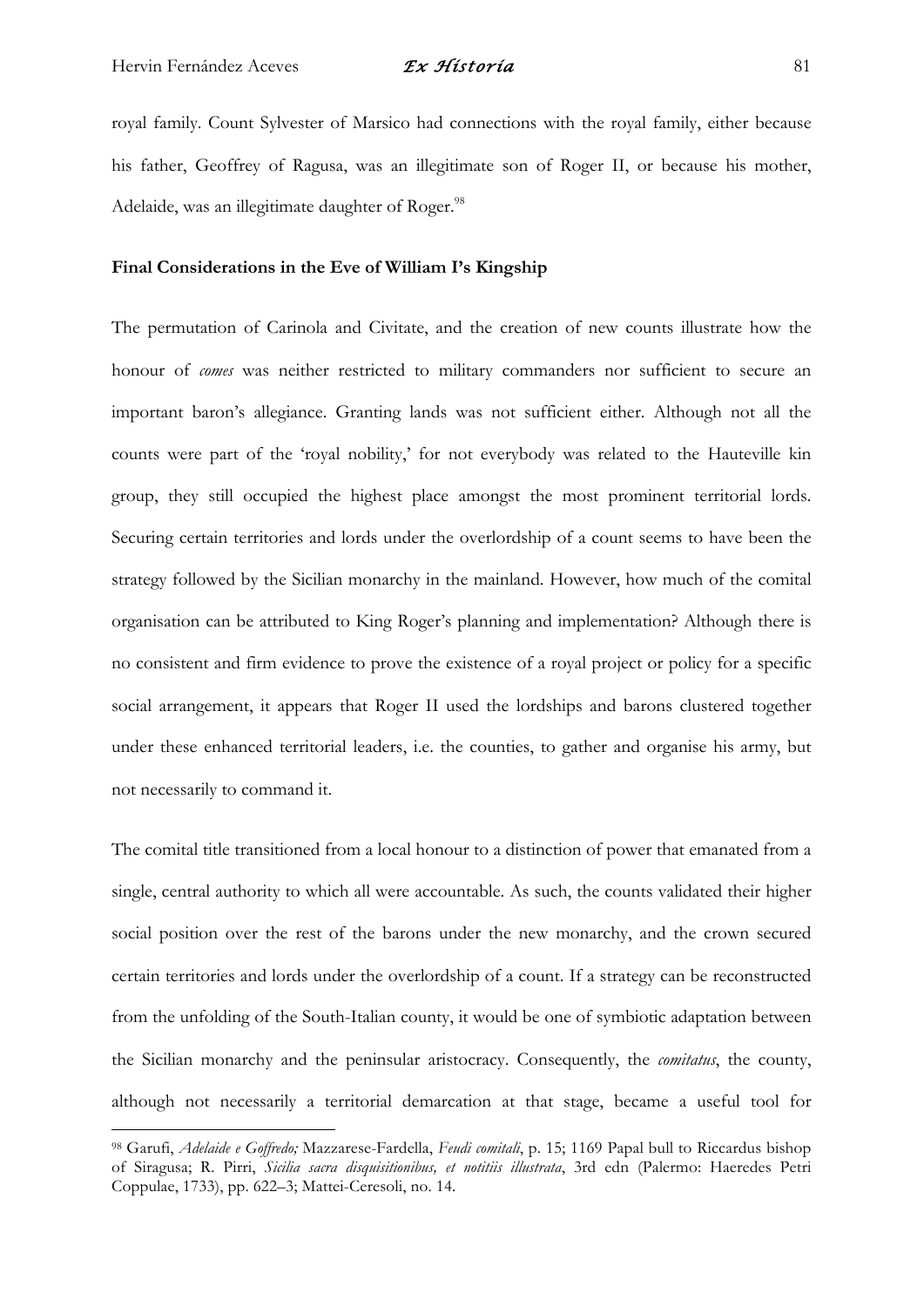organising the aristocracy and their holdings, a unit of social power for manoeuvring the upper strata of society. The counts, operating as heads of clusters of territorial lordships commonly connected to a central authority, did not exist before the King; in this sense, there were no counties before 1140, only counts whose title referred to an authoritative lordship.

The nobility's defensive strategy may have opened the door to the King's advance during the dawn of the Norman monarchy, but, at the same time, it allowed them to consolidate their territorial authority as major lords and counts. The counties, as clusters of local authority, could have thus operated as the connecting tissue of a complex structure of government. It was precisely this attempted social structure upon which the successes and failures of the following generations unfolded.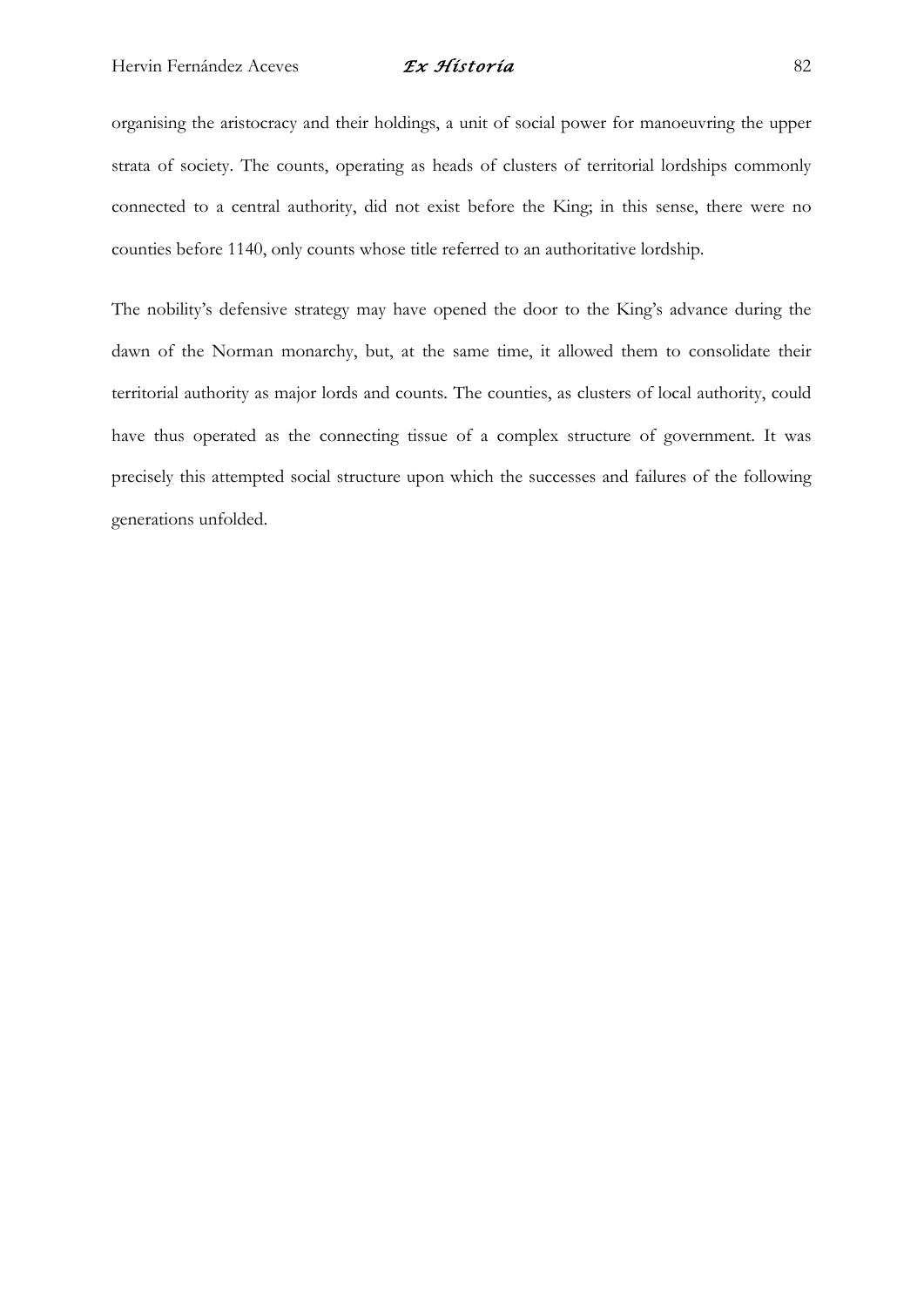### **Bibliography**

### **Manuscript Sources**

Cava dei Tirreni, Abbazia di S. Trinità

*Armaria Magna*, F.18, 37, 44 and 45; G.19 and 20

Bibliotheca Apostolica Vaticana

Codice 276-7: Prignano, G.B., 'Historia Delle Famiglie Di Salerno Normande'

### **Printed Primary Sources**

- *Alexandri Telesini abbatis Ystoria Rogerii regis Sicilie, Calabrie atque Apulie*, ed. by L. De Nava, FSI, cxii (Rome: Istituto storico italiano per il medio evo, 1991)
- Balducci, A., ed., *Regesto Delle Pergamene Della Curia Arcivescovile Di Chieti. 1006-1400*, i (Casalbordino, 1926)
- Bova, G., *Le Pergamene normanne della Mater Ecclesia Capuana: 1091-1197* (Naples: Edizioni Scientifiche Italiane, 1996)

Carabellese, F., *Le Carte Di Molfetta (1076-1309)*, Cod. Dipl. Barese (Bari: Levante, 1979), VII

- Carlone, C., *Documenti cavensi per la storia di Rocchetta S. Antonio* (Altavilla Silentina: Edizioni Studi Storici Meridionali, 1987)
- *Catalogus Baronum*, ed. by E.M. Jamison, FSI, 11 (Rome: Istituto storico italiano per il Medio Evo, 1972), I
- Chalandon, F., *Histoire de la domination normande en Italie et en Sicile. II*, 2 (Paris: Librairie A. Picard et fils, 1907)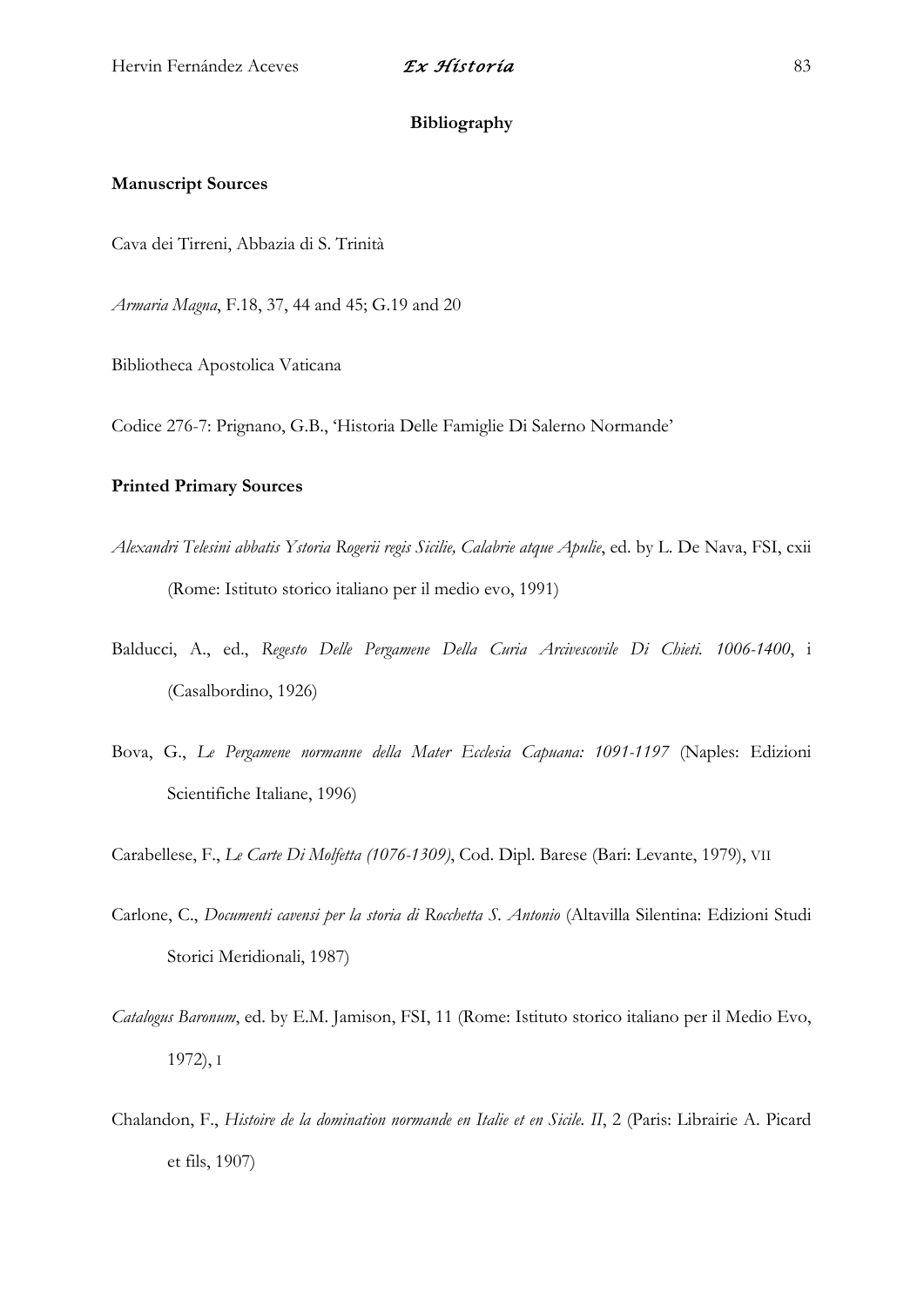*Chronica Monasterii Casinensis*, ed. by H. Hoffmann, MGH SS, 34 (Hanover: Hahnsche Buchhandlung, 1980)

*Chronicon Casauriense, auctore Iohanne Berardi*, ed. by L.A. Muratori, RIS, 2 (Milan, 1726)

- *Chronicon Sanctae Sophiae: cod. Vat. Lat. 4939*, ed. by J-M. Martin, 2 vols (Rome: Istituto storico italiano per il Medio Evo, 2000), II
- *Codex Diplomaticus Cajetanus* (Montecassino: Abbey of Monte Cassino, 1890), II
- *Codice diplomatico normanno di Aversa*, ed. by A. Gallo, Società napoletana di storia patria. Documenti per la storia dell'italia meridionale, ii (Naples: Luigi Lubrano editore, 1926)
- *Codice diplomatico del Monastero Benedettino di S. Maria di Tremiti: 1005-1237*, ed. by A. Petrucci, 3 vols (Rome: Istituto storico italiano per il Medio Evo, 1960), III
- *Cod. Dipl. Verginiano. III. 1132 - 1151*, ed. by P.M. Tropeano, 13 vols (Montevergine: Edizioni Padri Benedettini, 1979)
- Coniglio, G., ed., *Le Pergamene di Conversano, I, (901-1265)*, Cod. Dipl. Pugliese, 20 (Bari: Società di storia patria per la Puglia, 1975)
- *De rebus circa regni Siciliae curiam gestis Epistola ad Petrum de desolatione Siciliae*, ed. by E. D'Angelo (Firenze: Sismel, 2014)
- *De rebus gestis Rogerii Calabriae et Siciliae comitis et Roberti Guiscardi ducis fratris eius, auctore Gaufredo Malaterra*, ed. by E. Pontieri, RIS, 5 (Bologna: N. Zanichelli, 1928)

*Die Reichschronik des Annalista Saxo*, ed. by K. Nass, MGH SS, 37 (Hannover, 2006)

*Falcone di Benevento. Chronicon Beneventanum: città e feudi nell'Italia dei normanni*, ed. by E. D'Angelo, Per verba, ix (Florence: Edizioni del Galluzzo, 1998)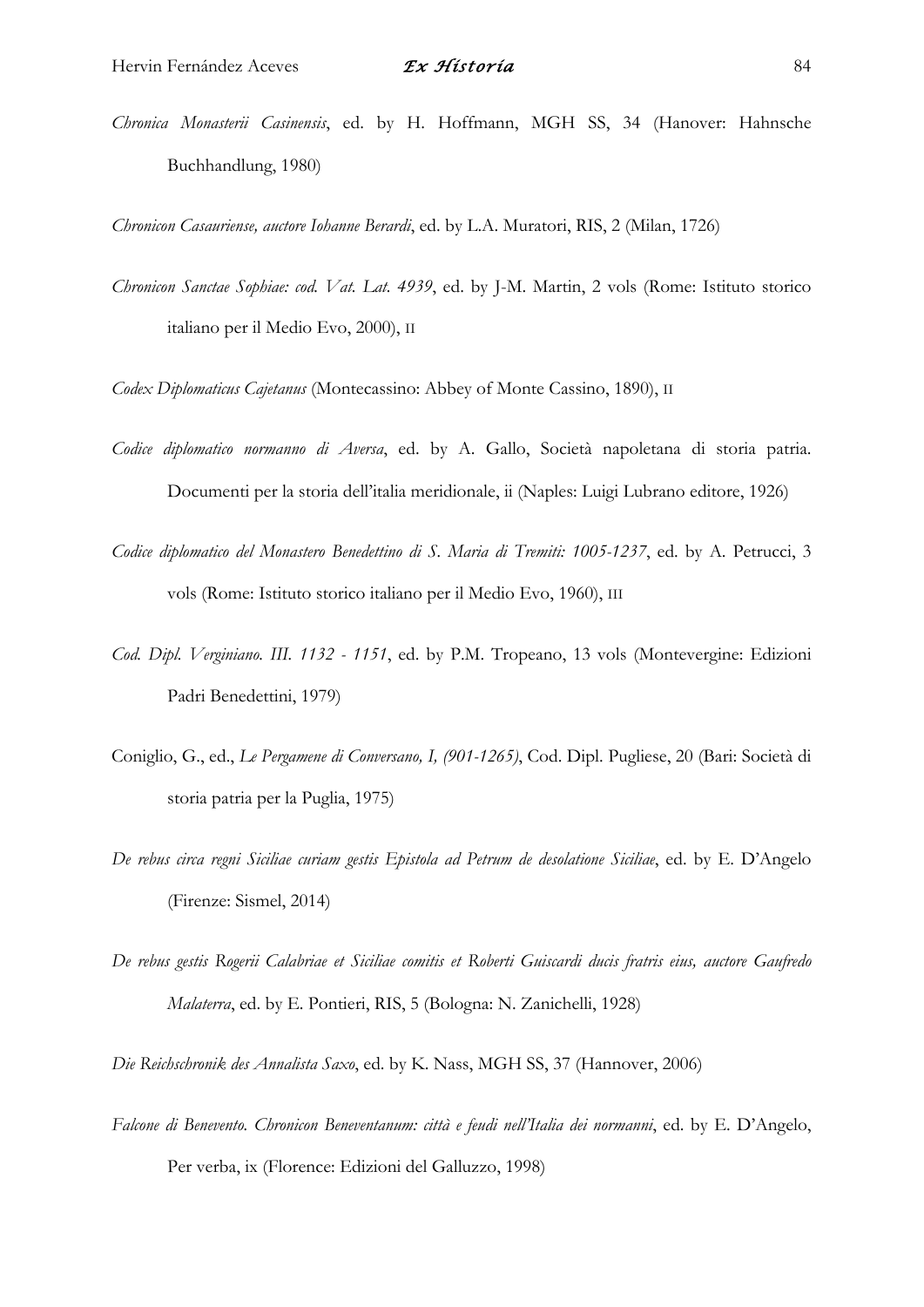- Garufi, C.A., ed., *Necrologio del Liber confratrum di S. Matteo di Salerno*, FSI, 56 (Rome: Istituto storico italiano, 1922)
- ———, 'Per la storia dei sec. XI e XII. Miscellanea diplomatica', *Archivio Storico per la Sicilia Orientale*, 9 (1912), 324–66
- ———, *I documenti inediti dell'epoca normanna in Sicilia*, ed. by C.A. Garufi, Documenti per servire alla storia di Sicilia: Ser. I, xviii (Palermo: Lo Statuto, 1899)
- Gatta, C., *Memorie topografico-storiche della provincia di Lucania compresa al presente* (Naples: Presso Gennaro Muzio, 1732)
- Gattola, E., ed., *Ad historiam abbatiae Cassinensis accessiones*, 2 vols (Venice: Sebastiano Coleti, 1734), I
- Giordano, A., *Le Pergamene dell'Archivio diocesano di Salerno (841-1193)* (Salerno: Laveglia & Carlone, 2015)
- Giudice, G., ed., *Codice diplomatico del regno di Carlo I. e II. d'Angiò* (Naples: Stamperia della Regia Università, 1869)
- Hausmann, F., ed., *Conradi III. et filii eius Heinrici Diplomata*, MGH Diplomatum Regum et Imperatorum Germaniae, 9 (Vienna: Böhlau, 1969)
- Houben, H., *Die Abtei Venosa Und Das Mönchtum Im Normannisch-Staufischen Süditalien* (Tübingen: Niemeyer, 1995)
- Huillard-Bréholles, J.-L.-A., and H. D'Albert de Luynes, eds., *Historia Diplomatica Friderica Secundi* (Paris: Plon Fratres, 1852), II

Inguanez, M., ed., *Regesto Di S. Angelo in Formis* (Montecassino: Camastro & figli, 1925)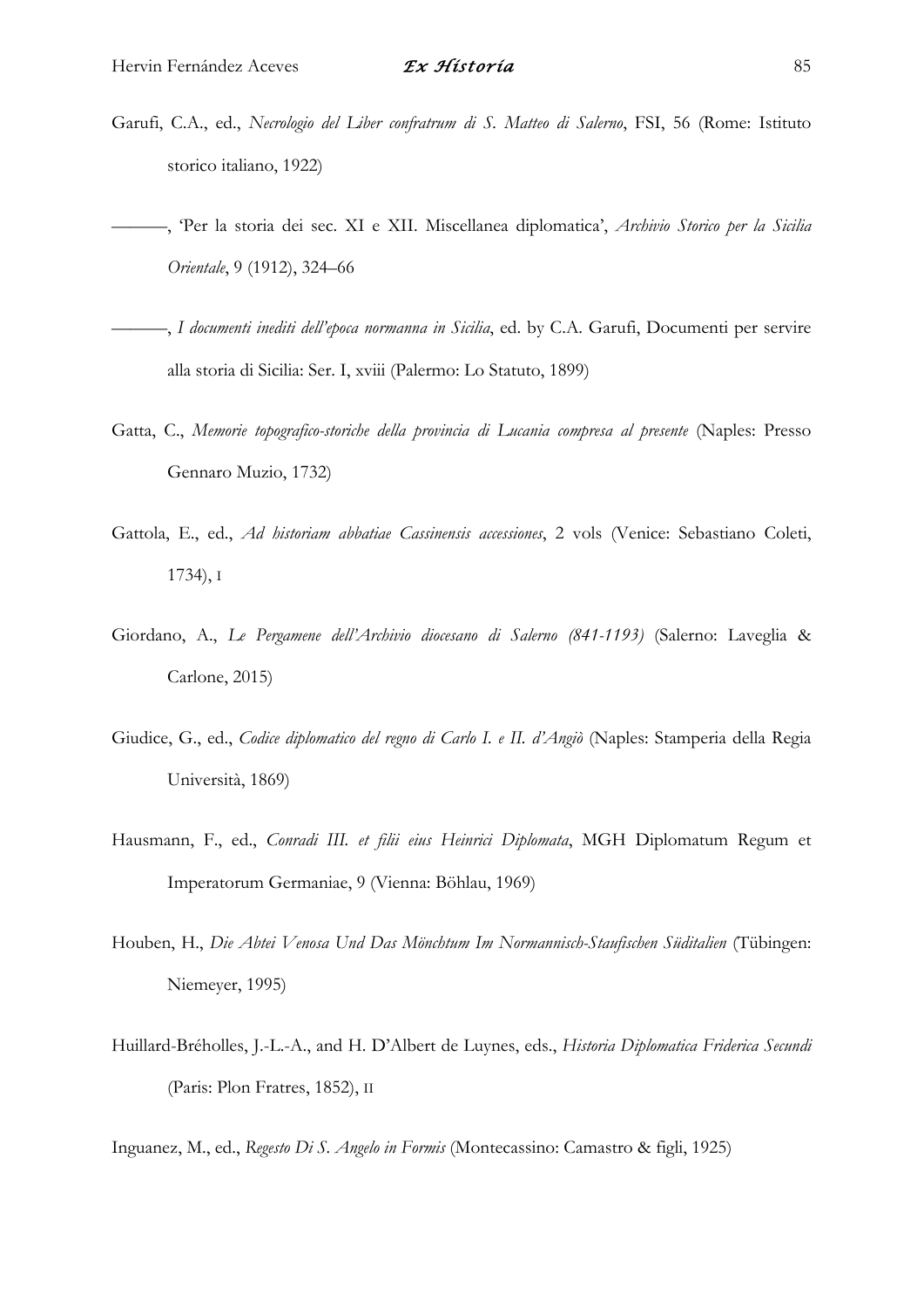- Jahn, W., *Untersuchungen zur die normannischen Herrschaft in Süditalien (1040-1100)* (Frankfurt: P. Lang, 1989)
- *Joannis Cinnami [Ioannes Kinnamos] rerum ab Ioannes et Alexio [sic] Comnenis gestarum*, ed. by A. Meineke, Corpus Scriptorum Historiae Byzantinae, xxvi (Bonn: Impensis E. Weberi, 1836) [Translation available in: Brand, C.M., tran., *The Deeds of John and Manuel Comnenus, by John Kinnamos* (New York: Columbia University Press, 1953)]
- Les chartes de Troia. Édition et étude critique des plus anciens documents conservés à l'Archivio Capitolare. I *(1024-1266)*, ed. by J-M. Martin, Cod. Dipl. Pugliese, 21 (Bari: Società di storia patria per la Puglia, 1976)
- Loud, G.A., 'A calendar of the diplomas of the Norman Princes of Capua', *Papers of the British School at Rome*, 49 (1981), 99–143
- Martin, J-M., *Le cartulaire de S. Matteo di Sculgola en Capitanate (Registro d'instrumenti di S. Maria del Gualdo 1177-1239)*, Cod. Dipl. Pugliese, 30, 2 vols (Bari: Società di storia patria per la Puglia, 1987), II
- Mathieu, M., tran., *La geste de Robert Guiscard* (Palermo: Istituto Siciliano di Studi Bizantini e Neoellenici, 1961)

Mattei-Ceresoli, L., 'Tramutola', *Archivio Storico per la Calabria e la Lucania*, 1943, 32–46, 91–118

Mazzoleni, J., *Le Pergamene Di Capua* (Naples: Università degli Studi di Napoli, 1957), I

- Ménager, L-R., *Amiratus-Άµηρας, l'émirat et les origines de l'amirauté (XIe-XIIIe siècles)* (Paris: S.E.V.P.E.N., 1960)
- ———, 'Les fondations monastiques de Robert Guiscard, duc de Pouille et de Calabre', *Quellen und Forschungen aus italienischen Archiven und Bibliotheken*, 39 (1959), 1–116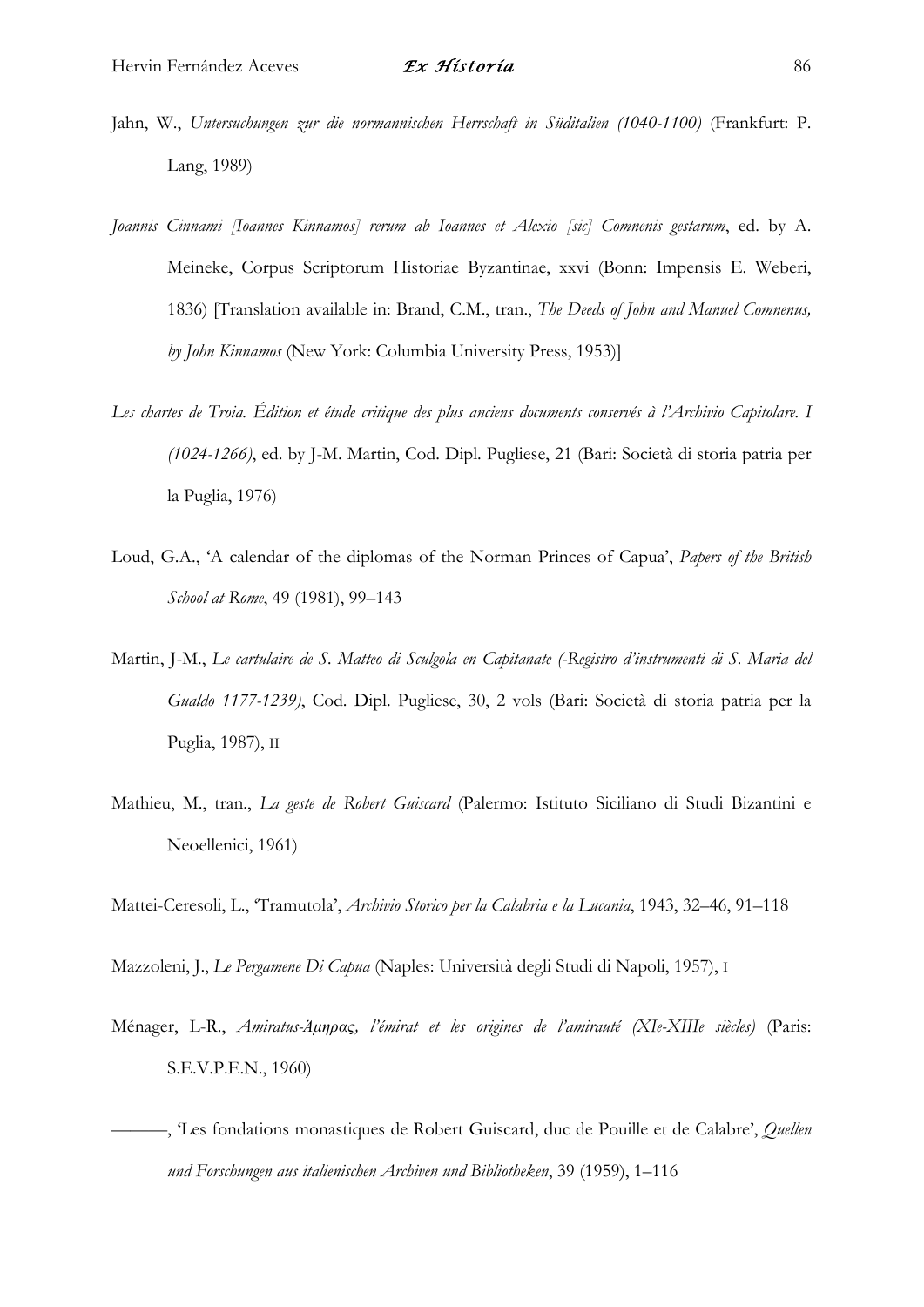Montfaucon, B. de, *Palaeographia Graeca* (Paris: L. Guerin, 1708)

- Nitti di Vito, F., ed., *Le pergamene di S. Nicola di Bari. Periodo normanno (1075-1194)*, Cod. Dipl. Barese, 5 (Bari: Vecchi, 1900)
- *Ignoti Monachi Cisterciensis S. Mariae de Ferraria Chronica et Ryccardi de Sancto Germano Chronica Priora,*  ed. by Pertz, G. H., and A. Gaudenzi (Naples: F. Giannini, 1888)
- Petrucci, A., 'Note di diplomatica normanna. I. I documenti di Roberto di "Bansuvilla", II conte di Conversano e III conte di Loretello', *Bullettino dell'Istituto storico italiano per il Medio Evo ed Archivio Muratoriano*, 71 (1959), 113–40
- Pio, B., ed., *Alexandri Monachi Chronicorum liber Monasterii Sancti Bartholomei de Carpineto* (Rome: Istituto storico italiano per il Medio Evo, 2001)
- Pirri, R., *Sicilia sacra disquisitionibus, et notitiis illustrata*, 3rd edn (Palermo: Haeredes Petri Coppulae, 1733)
- Pratesi, A., *Carte latine di abbazie calabresi provenienti dall'archivio Aldobrandini* (Vatican
- *Rogerii II Regis Diplomata Latina*, ed. by C-R. Brühl, Codex diplomaticus Regni Siciliae, 2 (Cologne: Böhlau, 1987)

*Romualdi Salernitani Chronicon*, ed. by C.A. Garufi, RIS, 7, 2nd edn (Città di Castello: S. Lapi, 1935)

- Skinner, P., *Family Power in Southern Italy: The Duchy of Gaeta and Its Neighbours, 850-1139* (Cambridge: Cambridge University Press, 1995)
- Spinelli, A., A. De Aprea, M. Baffi, I. Genovesi, and Seguino, I., eds., *Reg. Nap. Arch. Mon.*, 6 vols (Naples: Regia Typographia, 1857), V

Trinchera, F., *Syllabus Graecarum membranarum* (Naples: Joseph Cataneo, 1865)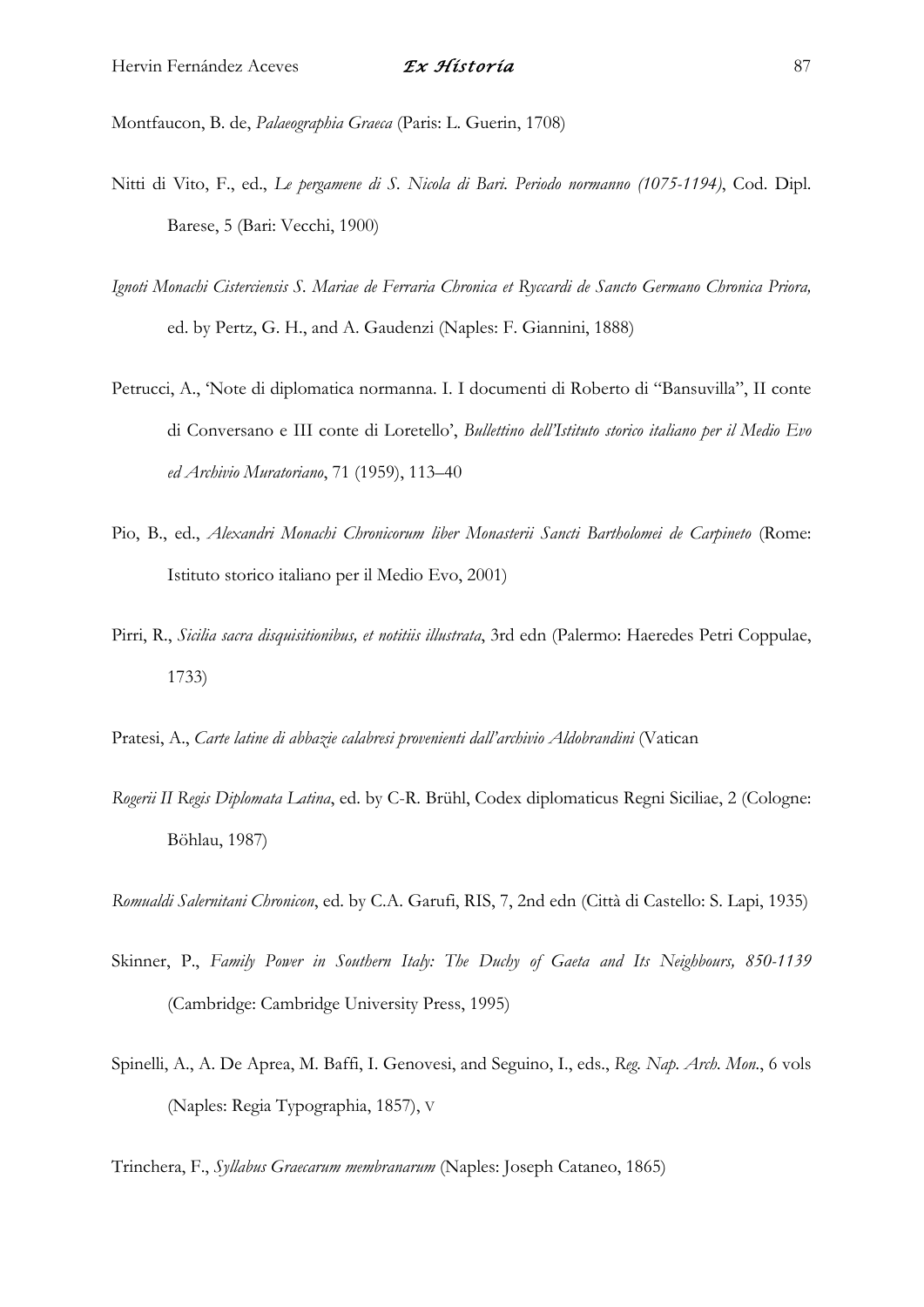Volpini, R., 'Diplomi sconosciuti dei principi longobardi di Salerno e dei re normanni di Sicilia', in *Contributi dell'Istituto di Storia medioevale* (Milan: Vita e Pensiero, 1968), X, 481–544

### **Secondary Sources**

- Carelli, G., 'I conti Normanni di Calinulo (1062-1187). Note storiche', *Rivista araldica*, 11 (1913), 609–16
- Chibnall, M., *The World of Orderic Vitalis: Norman Monks and Norman Knights* (Boydell & Brewer, 1996
- Crudo, G., *La SS. Trinità Di Venosa: Memorie Storiche, Diplomatiche, Archeologiche* (Trani: Vincenzo Vecchi editore, 1899)
- Cuozzo, E., 'I conti normanni di Catanzaro', in *Miscellanea di Studi Storici - II* (Cava dei Tirreni: Università degli Studi della Calabria, 1982), pp. 109–27
- ———, 'La Contea Normanna di Mottola e Castellaneta', *Archivio storico per le province Napoletane*, 110 (1992), 7–46
- ———, 'Le istituzioni politico-amministrative legate alla conquista. Le ripartizioni territoriali: i comitati', in *I caratteri originali della conquista normanna. Diversità e identità nel Mezzogiorno (1030-1130)*, ed. by F. Violante and R. Licinio (Bari: Dedalo, 2006), pp. 287–304
- ———, 'L'unificazione normanna e il regno normanno-svevo', in *Storia del Mezzogiorno II. Il Medieovo* (Naples: Del Sole, 1989), pp. 593–825
	- ———, '"Milites" e "testes" nella contea normanna di Principato', *Bullettino dell'Istituto Storico Italiano per il Medio Evo e Archivio Muratoriano*, 88 (1979), 121–64
		- ———, 'Prosopografia di una famiglia feudale normanna: i Balvano', *Archivio storico per le province*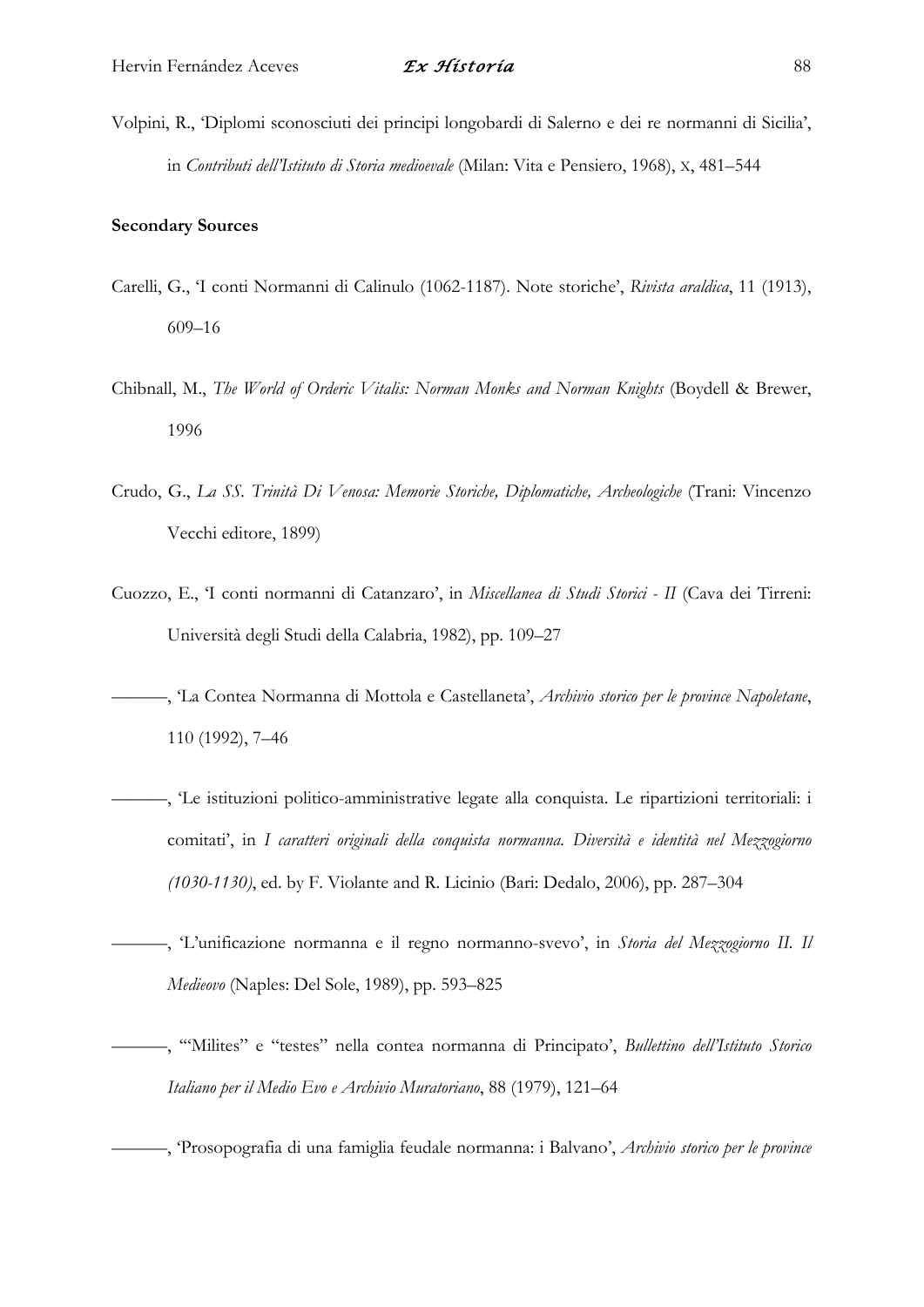*Napoletane*, 98 (1980), 61–80

- ———, 'La contea di Montescaglioso nei secoli XI-XIII', *Archivio storico per le province napoletane*, 103 (1985), 7–37
- Drell, J.H., *Kinship & Conquest: Family Strategies in the Principality of Salerno during the Norman Period*, *1077-1194* (Ithaca, N.Y.: Cornell University Press, 2002)
- Guerrieri, G., 'I conti normanni di Bardò e di Brindisi (1092-1130)', *Archivio storico per le province Napoletane*, 1901, 288–314
- Houben, H., *Roger II of Sicily: A Ruler between East and West*, trans. by G.A. Loud (Cambridge: Cambridge University Press, 2002)
- Jamison, E.M., *I conti di Molise e di Marsia nei secoli XII e XIII* (Casalbordino: Nicola de Arcangelis, 1932)
	- ———, 'Judex Tarentinus', *Proceedings of the British Academy*, 53 (1967), 289–344
- ———, 'Note e documenti per la storia dei Conti Normanni di Catanzaro', *Archivio storico per la Calabria e la Lucania*, 1 (1931), 451–70
- ———, 'The Norman Administration of Apulia and Capua: More Especially Under Roger II and William I, 1127-1166', *Papers of the British School at Rome*, (1913), 211–481
- Loud, G.A., 'Continuity and Change in Norman Italy: The Campania during the Eleventh and Twelfth Centuries', *Journal of Medieval History*, 22 (1196), 313–43
- ———, *Roger II and the Making of the Kingdom of Sicily* (Manchester: Manchester University Press, 2012)
	- ———, 'The Abbey of Cava, Its Property and Benefactors in the Norman Era', in *Anglo-Norman*